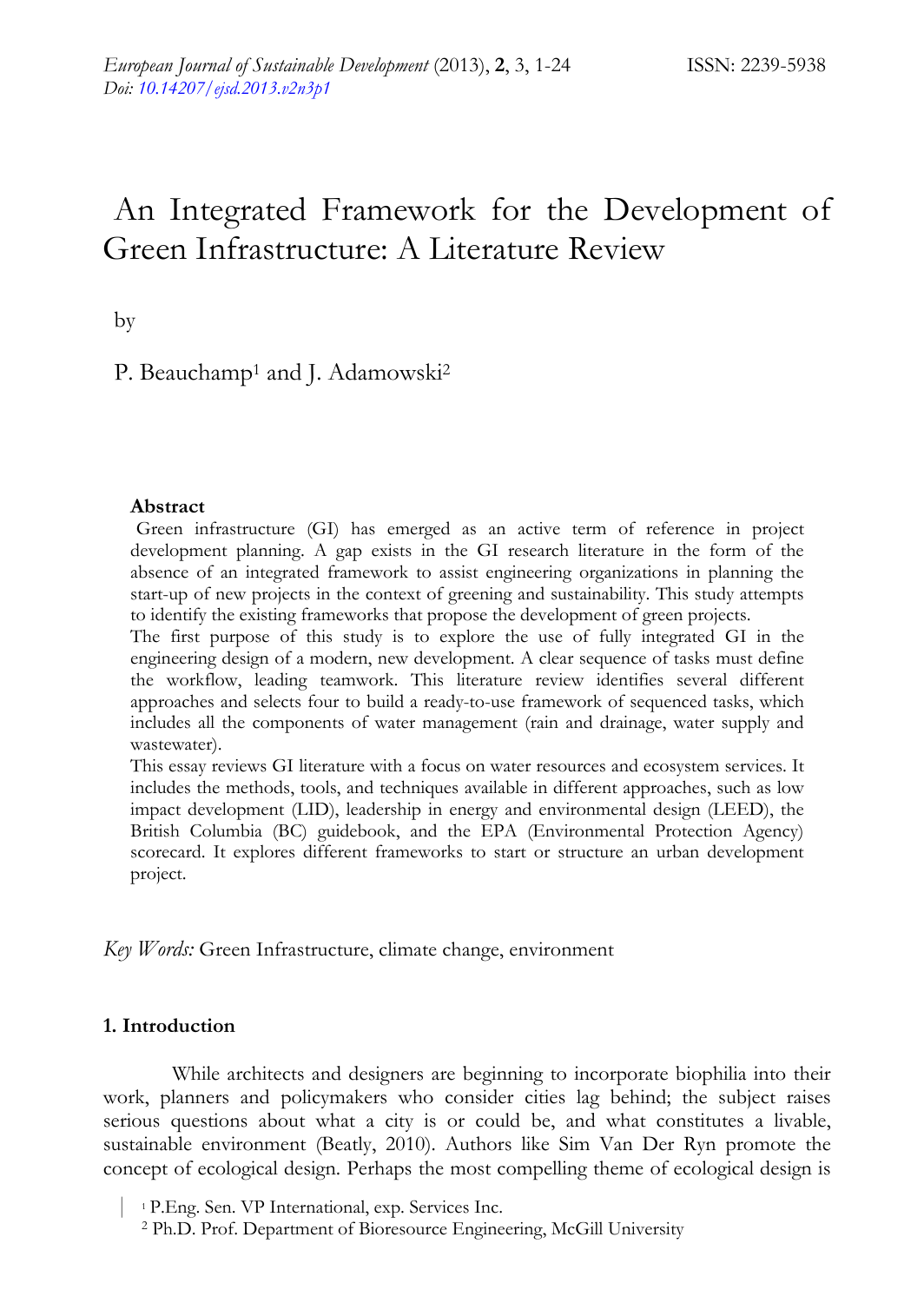the search for a unified approach to the design of sustainable systems that integrates scales ranging from molecular to global (Van Der Ryn & Cowen, 2007). Many authors propose green infrastructure (GI) as a way to design sustainable city systems. As a generic concept, GI also includes water.

The last ten years have seen extraordinary theoretical and technical advances in the field of ecological design; yet the challenges facing the planet have accelerated, ranging from the loss of biodiversity to rapidly increasing effects of global climate change (Van Der Ryn & Cowen, 2007). Stormwater management is an increasing concern due to climate change and water supply in terms of quality and quantity is also significant. Contamination of water sources is another concern resulting from pollution. These elements can be addressed differently in designing new green developments. The philosophy of integrated water resource management is a concern and must be linked to greening the city. Facing uncertainty, adaptive management (AM) is a suitable approach to define GI.

The concept of AM has been designed primarily to support managers in dealing with highly connected systems (Wietske & Jeffrey, 2005). The development of new metrics (standards of classifying or measuring), techniques (ways of classifying or measuring), and analytical frameworks (perspectives on the utility of classes or measures) is needed (Jeffrey & Geary, 2004). Too often, the green urban agenda forgets the "green," concentrating on energy efficiency and resource management, neglecting the lifeenhancing and wonder-expanding dimensions of nature itself (Beatly, 2010). This study intends to contribute and meet the needs of incorporating green concepts in city infrastructure design.

#### **2.1 Overview**

Greening the city can be categorized and grouped into GI, green projects, green development and green approaches. One objective of this study is to define the start-up of a green development project, establishing an integrated green approach to land development and servicing infrastructure. GI can be defined differently, depending on the context in which it is used. Two main definitions of GI are used; some refer to trees in urban areas as GI because of the "green" benefits they provide, while others use GI to refer to engineered structures (such as water treatment facilities or a green roof) that are designed as environmentally friendly (Benedict & McMahon, 2006).

Here, infrastructure is understood as the substructure system such as aqueducts and pipeline on which the growth of a community depends; while GI may be a resilient landscape that supports a multitude of ecological, economic, and social functions without compromising the sustainability of the resource base (Mell, Roe, & Davies, 2009). GI is the physical environment within and between cities, towns, and villages. It is an interconnected network of open spaces, water bodies and environmental features, and the natural systems that these support (Davies, 2011). When hearing the term "infrastructure," most people think of gray infrastructure such as roads and sewers, or of social infrastructure such as hospitals and schools (Bao, 2010). In

the municipal world, these facilities are termed "built infrastructure." With this definition, GI could be defined as hard infrastructure built respecting green principles.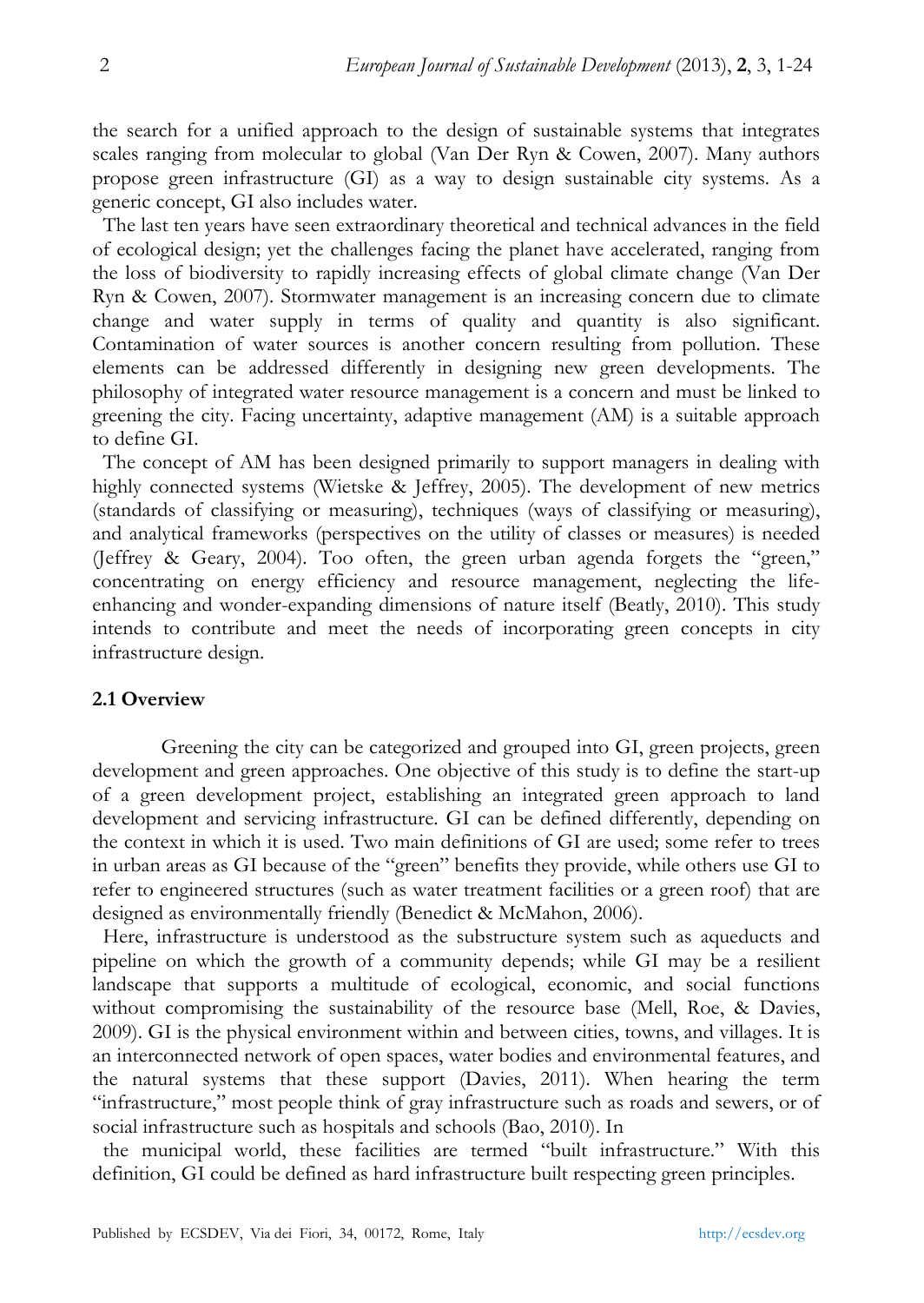The built infrastructure design approach needs to be matched to the European GI concept (the concept of hubs and connecting links), maintaining that engineered infrastructures will be designed to support the greening process; this approach is identified as integrated GI. Therefore, for GI to be an integrated concept, it should include both concepts in a single ideology, respecting ecology and mimicking nature. Taking a greener approach to infrastructure development not only mitigates the potential environmental effects of development (e.g. improving stream health and reducing energy use) but makes economic sense also, when considering the influence of conventional development on "natural capital" and the services rendered by natural capital (Olewiler, 2004).

There has been a reluctance to use GI in new developments because it is untested (Alexander & Tomalty, 2002). In 2013, this statement remains accurate. This essay provides a literature review of the available approaches for initiating green development.

#### **2.2 General Practices**

 Most papers in the literature focus on individual aspects of green development and in urban planning. For instance, Tzoulas et al. (2007) formulated a conceptual framework of associations between urban green space, ecosystems, and human health. Benedict and McMahon (2002; 2006) focused on land conservation, defining a vision to face the challenges brought by population growth and proposing to build conservation networks that link land for nature and people. McDonald et al. (2005) also proposed a framework based on a landscape approach. Other examples include Mavsar (2010), who developed the forest component of GI, Amati and Taylor (2010) who studied green belts, and Lehmann (2010), who developed some of the green urbanism principles. Douglas Farr (2008) promoted sustainable planning to support sustainable urbanism in urban design, phasing with nature. Sim Van Der Ryn proposed ecological design (Van Der Ryn & Cowen 2007).

Green infrastructures are typically integrated into the process of urban greening and may follow different approaches to attack urban planning and sustaining green cities. Transportation, clean air, population density, health, and water are topics considered in the philosophy of urbanization. Many of the different trends proposed to develop a concept of urbanization are presented below.

Lehmann (2010) proposed the principles of green urbanism, laid out as a step-by-step manual that can be adjusted for application in various contexts. These principles contain a series of pillars that include energy conservation, the use of new technologies (such as combined heat-and-power or solar cooling), the use of renewable energy sources (such as solar PV, solar thermal, wind on land and offshore, biomass, mini hydro, and geothermal), and the concept of the city of short distances, resulting in multiple benefits for both the environment and the economy (Lehmann, 2010).

Wheeler and Beatly (2009) proposed an approach to sustainable urban development in *The Sustainable Urban Development Reader*, presenting an overview of the field by various authors. The topics covered include land use and urban design, transportation, ecological planning and restoration, energy and materials use, economic development, social and environmental justice, and green architecture and building (Wheeler & Beatly, 2009). The edition asks basic questions: what will our cities and suburban landscapes be like in fifty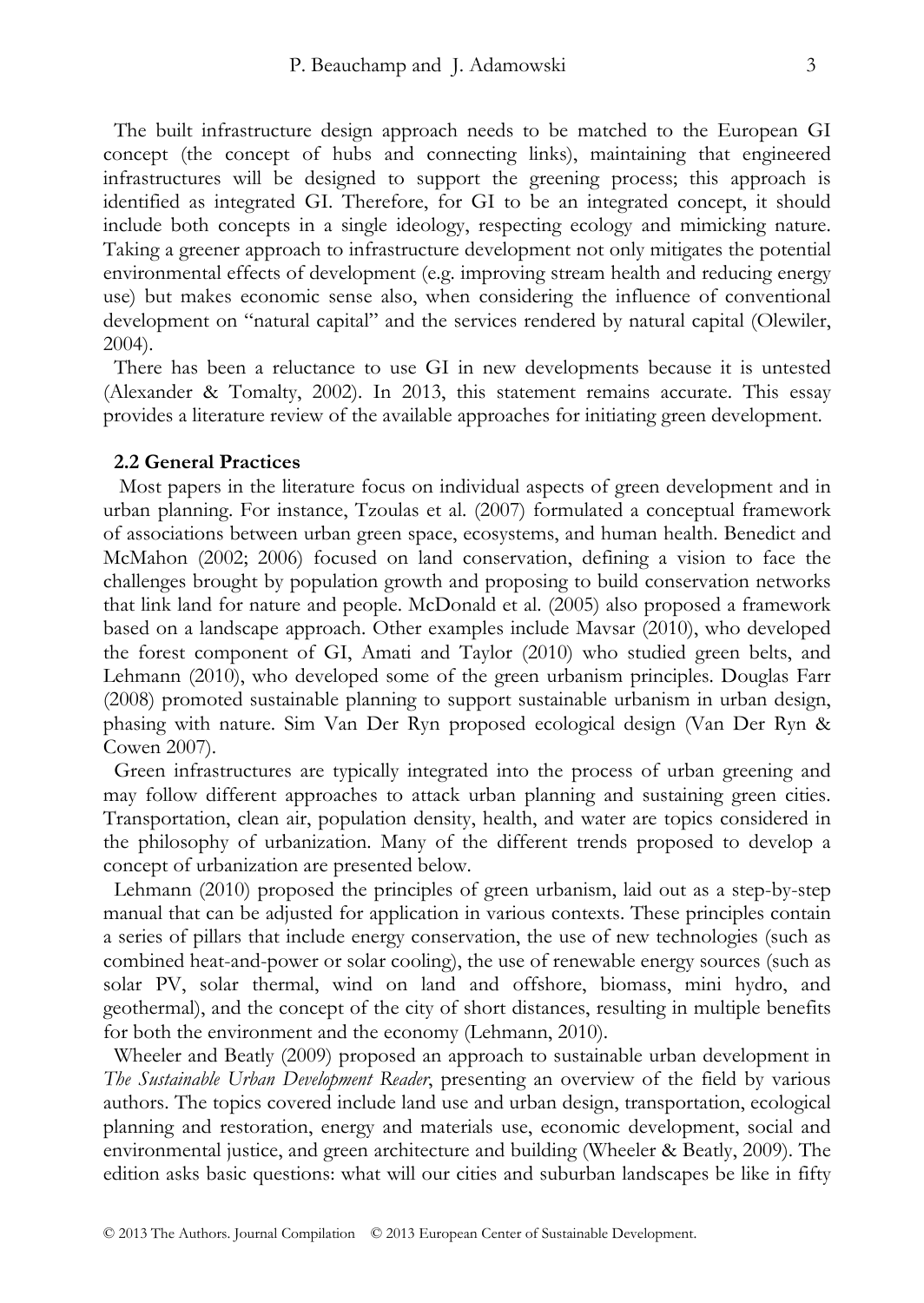and in one hundred years? How can we plan and develop communities that will meet long-term human and environmental needs? The concept of sustainable urban development enables citizens, planners, and policy makers worldwide to explore these questions (Wheeler & Beatly, 2009).

Ritchie and Thomas (2009) published *Sustainable Urban Design: An Environmental Approach*. The book, written with many contributors, identifies major issues in making cities environmentally sustainable. It is vital to move towards sustainability in urban forms, transport, landscape, buildings, energy supply, and all other aspects of city living (Ritchie & Thomas, 2009). Ideas of planning, space and form are a backdrop to many of the points made, but the built environment already suffers from those too confident of their solutions and those who think in "silo''-based terms, over-planning and overconstraining development. The book's contributors believe that an integrated approach is needed (Ritchie & Thomas, 2009).

Beatly and Newman (2009) offer *Green Urbanism Down Under*. Beatly previously wrote *Green Urbanism: Learning from European Cities* (1999), which documents the urban ecology and green urban planning work in 30 European cities. *Green Urbanism Down Under* explores positive stories of innovative practice in Australia. Australia represents a good model to illustrate the adage "Think globally, act locally." Australian cities use a variety of planning instruments—including land use and community plans—to give meaning to sustainability (Beatly & Newman, 2009).

Frumkin, Frank and Jackson (2009) proposed urban planning with a health perspective. *Urban Sprawl and Public Health: Designing, Planning and Building* examines how the built environment affects the population and how building smarter can promote health and well-being and protect the environment. The authors take the approach that both land use and transportation are intrinsic to sprawl, promoting densification of the city to reduce its development footprint.

Birch and Wachter's (2008) *Growing Greener Cities* is a collaboration with different authors, presenting an overview of green and sustainable cities and providing tools for measuring and managing success. The book covers most urban green issues. The authors wrestle with the difficulties of breaking old, anti-greening habits and introducing new practices, detailing successful strategies and practices ranging in scale from regional watershed management to rain barrel placement (Birch & Wachter, 2008).

Van Der Ryn and Cowen (2007) proposed a new concept of ecological design in the first edition of *Ecological Design* published in 1999; a benchmark, pioneering work in ecodesign. It is not a design handbook but a quest toward creating a design process that has the preservation and restoration of the ecological commons at its core (Van Der Ryn & Cowen, 2007).

Most of these concepts or approaches do not propose an integrated framework. There is a lack of structure to organize the work of professionals in different specialties from start-up to delivering a final plan. Existing planning and development models do not offer a holistic approach for addressing water issues. Only two of these publications address water as an important element in sustainable development.

Novotny, Ahern and Brown (2010) published *Water Centric Sustainable Communities,* combining landscape, water management, transportation, infrastructure, and triple bottom line assessment into an integrated system, covering best practices in GI and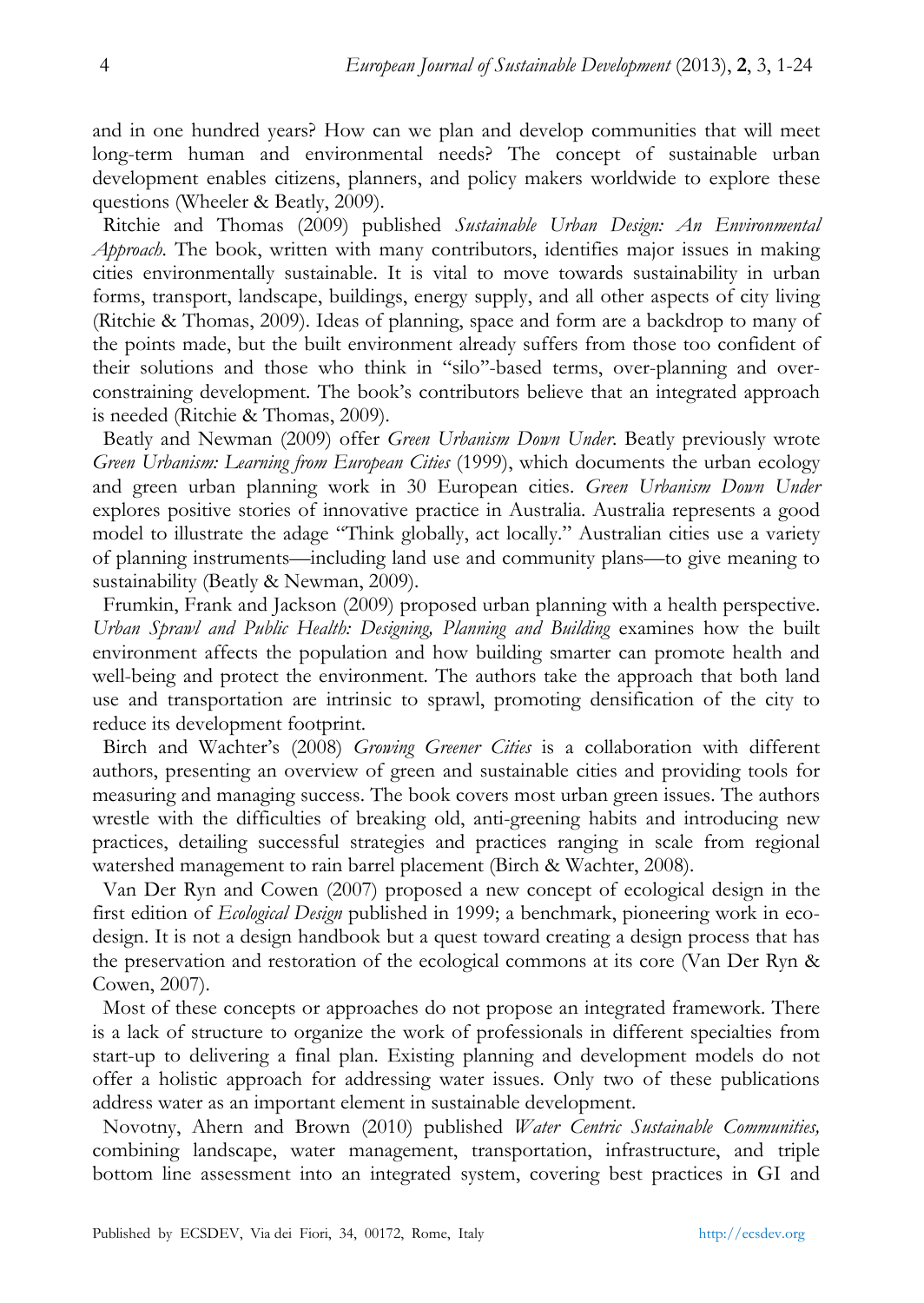sustainable development. Reuse is becoming a necessity since a city and its water and waste management cannot be separated from its potable water sources. A city cannot have an unsustainable, adverse effect on downstream users and other cities (Novotny et al., 2010).

Sarté (2010) wrote *Sustainable Infrastructure, The Guide to Green Engineering and Design*, offering an extensive examination of sustainable engineering practices in an urban design context. It addresses the processes and systems of sustainable design for greening infrastructure. It also offers a technical, guided approach to working with water, wastewater, energy, and site design. Creating GI involves designing regenerative systems and establishing new ecologies that thrive (Sarté, 2010). Sarté discusses framework approaches to structure the organization of a project, describing in detail four frameworks: 1) pillars of sustainability; 2) the scale density framework; 3) the transect; and 4) the built form-ecology framework. These frameworks are the matrix used to identify elements covered by a sustainable project.

These two books present an extensive description of techniques to improve sustainability, although neither presents a formal framework for initiating a project. Extending these proposals, the present study proposes to fix water as the central element of any green concept of housing development and offers a start-up framework to initiate a planning process.

In Europe, green practices have previously been introduced in infrastructure design without an over-arching framework. The concept of sustainability has been taken into account together with the ecological aspect in decision-making for urban infrastructure selection. Urban planners and civil engineers have tried to respect the Brundtland Commission's definition of sustainability in designing infrastructure, which states that sustainability is development that meets the needs of the present without compromising the ability of future generations to meet their needs (WCED, 1987).

In 2009, Natural England published this GI guidance:

Green Infrastructure is a strategically planned and delivered network comprising the broadest range of high quality green spaces and other environmental features. It should be designed and managed as a multifunctional resource capable of delivering those ecological services and quality of life benefits required by the communities it serves and needed to underpin sustainability. Its design and management should also respect and enhance the character and distinctiveness of an area with regard to habitats and landscape types (Natural England, 2009, p. 7).

In France, the concept of *trame écologique* was developed from 1990 to 2000. In the following years, numerous regions implemented the concept and in 2010, Allog-Dhuise updated the original document. The term "green infrastructure and blue" was chosen to reflect the new, dual concept, reflecting the importance of provinces and departments expressing their view on the spatialization of this issue. In 2004/5, DIREN Rhône-Alpes, associated with the Loire DDE conducted an experiment in this direction in the territory of South SCoT Loire (Chatain, 2005). France focuses on the broad concept of sustainable development and has adopted a green development strategy. *Trame verte et bleu*  includes the concept of hubs and corridors and ecology networks are seen as the key to conserving biodiversity.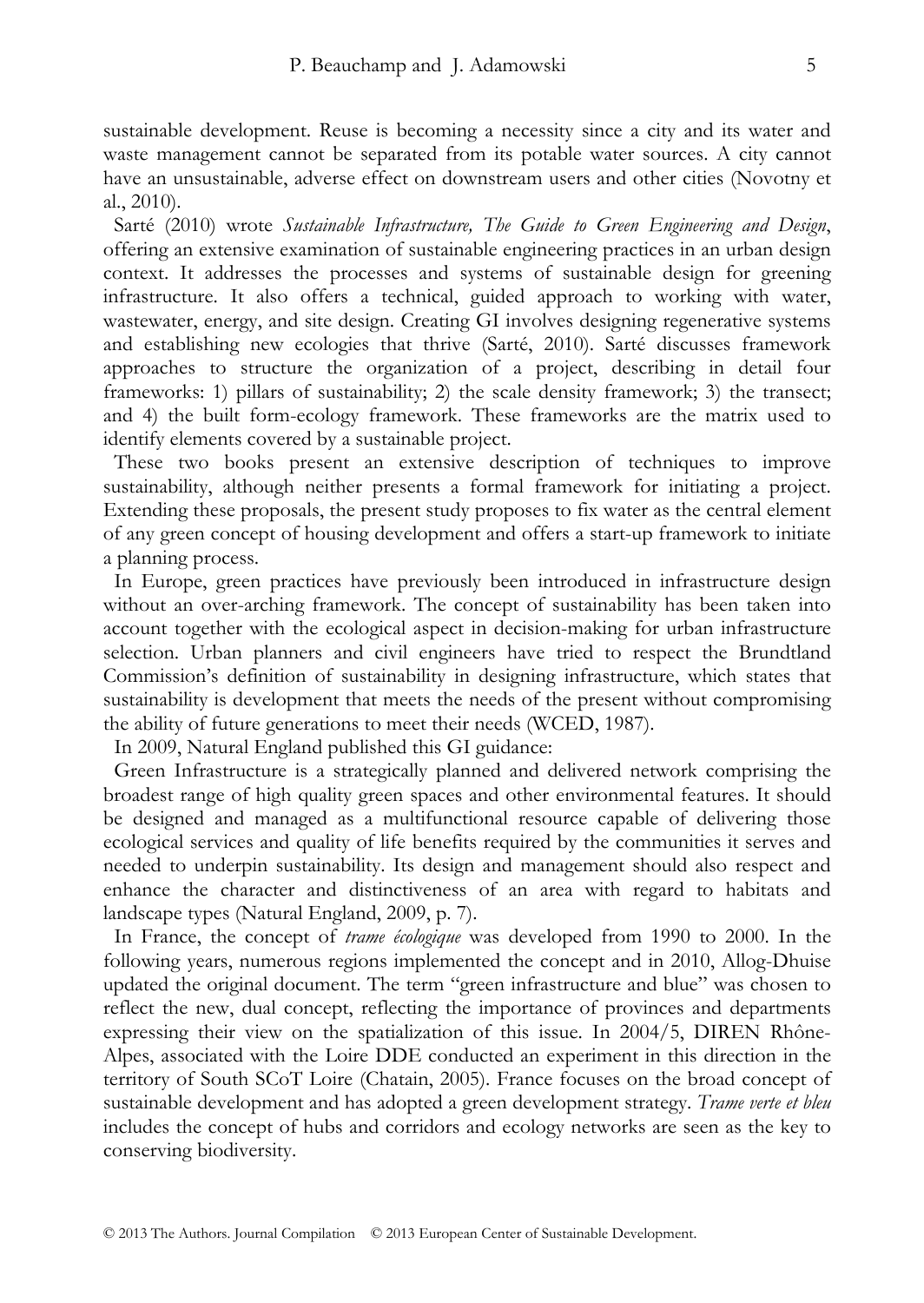In the US, the notion of (low impact development (LID) has been formally structured since 1998, when the Low Impact Development Center (LIDC) was established to design and provide information about new stormwater management techniques. Leadership in energy and environmental design (LEED) was developed in 2002 by the US Green Building Council (USGBC), providing building owners and operators with a concise framework for identifying and implementing practical and measurable green building design, construction, operations, and maintenance solutions (USGBC, 2009).

In Shanghai, GI entails an increase in green spaces in the city. Park departments propose a scientific approach to ensure that all citizens live within two kilometers of a green space (park). An extensive program to develop public parks within the city is currently being implemented.

In Australia, GI presently focuses mainly on green roof and green wall design because many green practices have already been introduced into design practices. Water sensitive urban design (WSUD) has evolved from its earlier association with stormwater management to provide a broader framework for sustainable urban water management, now offering a framework for common and unified methods of integrating the interactions between the urban built form (including urban landscapes) and the urban water cycle (Wong, 2006). GI is the network of designed and natural vegetation found in cities and towns, including public parks, recreation areas, remnant vegetation, residential gardens and street trees, as well as innovative and emerging new urban greening technologies such as the green roof and the green wall (Barlow, 2009).

In 2006, Mitchell explored Australian experiences in the application of the concept of integrated urban water management (IUWM) to land development sites. The understanding of IUWM is maturing within the Australian water industry. Successful projects include the translation of IUWM concepts into well-functioning operational urban developments, significant reductions in the effect of the urban developments on the total water cycle, and the increasing acceptance of the concept within the water and land development industries (Mitchell, 2006). However, there is room for greater integration of the water supply, stormwater, and wastewater components of the urban water cycle, improved dissemination of knowledge, enhancement of skills in both public and private organizations, and in monitoring the performance of systems and technologies (Mitchell, 2006).

In Western Canada, the development of GI is promoted through partnership between the public, government departments, and the private sector. Formal organizations were established in 2006. In Ontario in 2008, the City of Toronto developed the Green Development Standards. Tables that outline the wet weather flow management guidelines for Toronto form one example of the guidelines that make up these standards. The standards also cover the Better Buildings Partnership guidelines. Other terms originating from the same source as LID include sustainable urban drainage systems, innovative or integrated stormwater management, WSUD, GI design, ecological engineering, and the LEED for neighborhood development (LEED ND) (Gyurek, 2009).

There is a multitude of approaches to managing environmental projects. Some authors propose holistic approaches for planning projects. In 2004, John Randolf published *Environmental Land Use Planning and Management*, a textbook that presents a comprehensive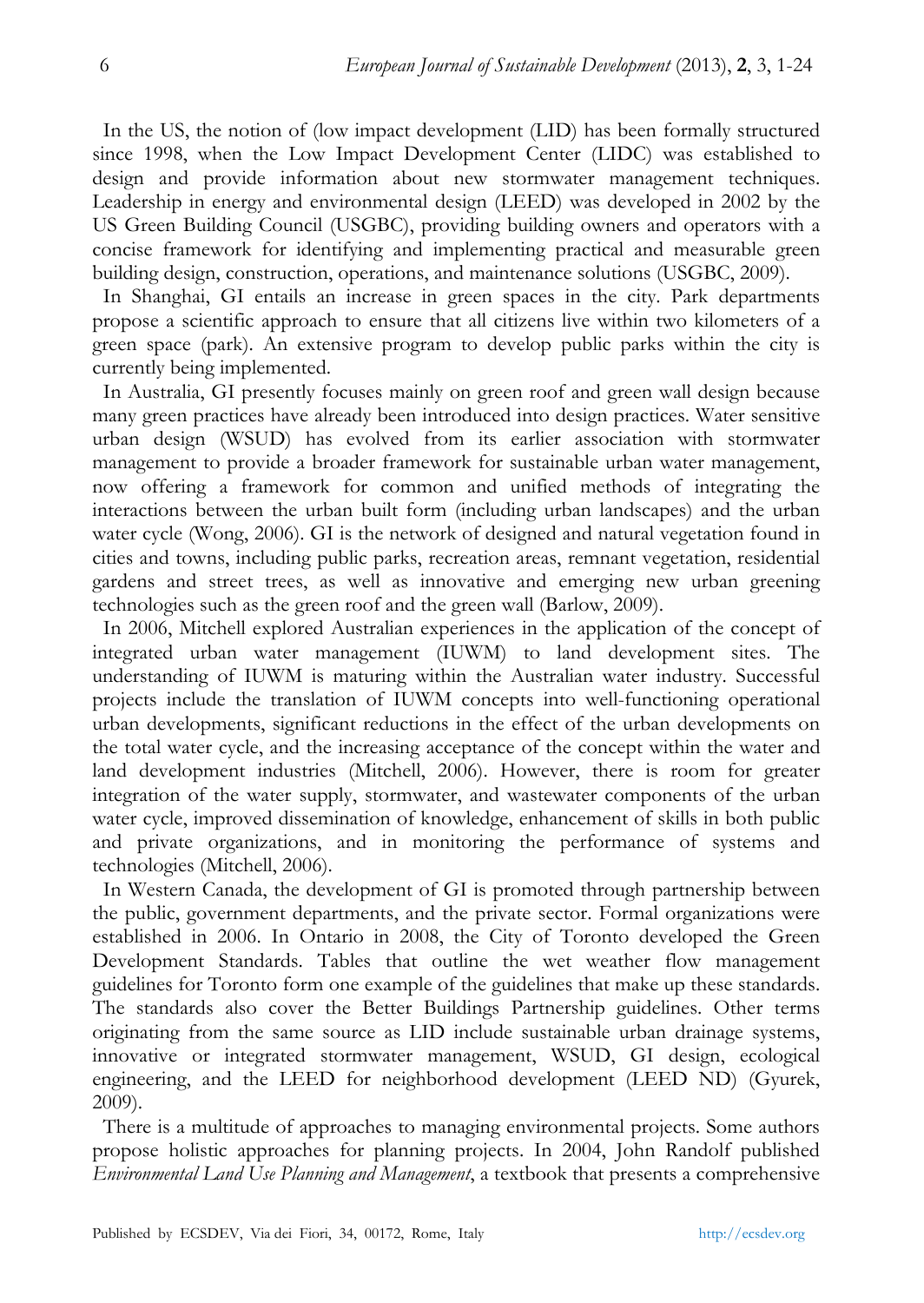approach to issues of land use planning and management. The author described basic knowledge in planning theory and natural science, focusing on land planning.

In 1996, the EPA (Environmental Protection Agency) entered into a cooperative agreement with the American Society of Civil Engineers led by members of the Urban Water Resources Research Council to initiate the International Stormwater Best Management Practices Database Project (BMP Database). The BMP Database goals were multi-faceted, although key goals include the development of a standardized set of monitoring and reporting protocols for urban stormwater BMP performance studies. The 2012 version of this monitoring manual includes stormwater management practices and a planning approach (WERF,2012). Again, this approach focuses on a specific topic: stormwater management. The methodology provides an eight-step approach for developing a monitoring plan including defining study objectives, identifying study goals, identifying information inputs/data needs, defining study boundaries, developing an analytical approach, specifying performance or acceptance criteria, developing a detailed plan for obtaining data, and assessing the reasonableness of the plan and refinement.

In 2009, the EPA's Smart Growth Program in conjunction with the Office of Water edited the *Water Quality Scorecard*, incorporating GI practices at the municipal, neighborhood, and site levels. This scorecard offers policy options and a systematic approach for management across multiple municipal departments, proposing designmanaging parameters for municipal officers. Again, this approach is oriented to stormwater management.

LID techniques were pioneered by Prince George's County, Maryland, in the early 1990s. The first methodology proposed by the Department of Environment of Maryland is now used by most practitioners and many states in the US. Again, this approach was designed to manage stormwater.

A universal methodology including all aspects of GI and encompassing the different specialties is required. In Canada, the British Columbia (BC), Alberta, Manitoba, and Ontario approaches have been proposed through partnerships with stakeholders. One outcome has been the development of the BC guidebook in 2002, which has since become a reference on GI in Canada (BCWWA, 2010). However, these approaches continue to focus heavily on stormwater management.

Practitioners require short, comprehensive guidelines to plan their projects. LEED is now a reference for green buildings. In 2010, the USGBC developed the LEED ND rating system to guide and assess sustainable community development, the most recent contribution to GI planning. As it is a qualification program, the reference is a rating system, explaining how to guide development and redevelopment projects toward more sustainable design. It is not considered a universal approach. This study investigates these references to determine systemic activities to initiate and develop a new green project.

#### **2.3 Concepts and Approaches 2.3.1 Specific Frameworks**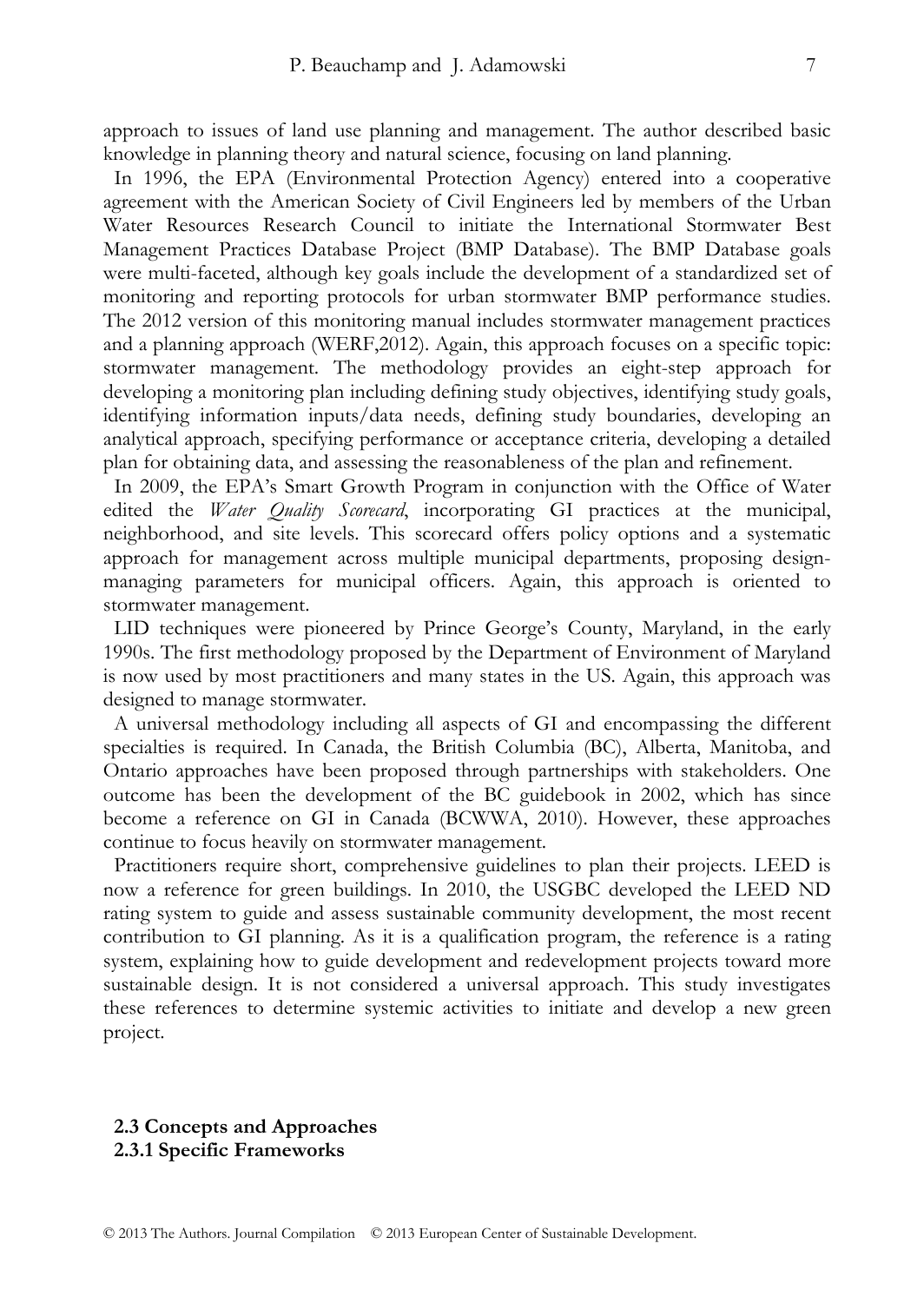Leaders and members of professional associations in many disciplines have realized that the current infrastructure and urban planning paradigms have become impediments to achieving sustainable urban development and living (Novotny et al., 2010). Many concepts and approaches have been developed and the most referenced are presented below.

# **2.3.1.1 American Institute of Architects (AIA) Committee on the Environment: Ten Measures of Sustainable Design**

 ''The Committee on the Environment (COTE) works to advance, disseminate, and advocate design practices that integrate built and natural systems and enhance both the design quality and environmental performance of the built environment''; COTE serves as the community and voice on behalf of AIA architects regarding sustainable design. COTE's ten measures of sustainable design and performance metrics are: 1) sustainable design intent and innovation, 2) regional/community design and connectivity, 3) land use and site ecology, 4) bioclimatic design, 5) light and air, 6) water cycle, 7) energy flows and energy future, 8) materials and construction, 9) long life, 10) loose fit, and collective wisdom and feedback loops (AIA, 2012).

# **2.3.1.2 American Society of Landscape Architects (ASLA) Sustainable Sites Initiative Benchmarks and Performance Guidelines**

 The Sustainable Sites Initiative is an interdisciplinary effort by the American Society of Landscape Architects, the Lady Bird Johnson Wildflower Center at The University of Texas at Austin and the United States Botanic Garden to create voluntary national guidelines and performance benchmarks for sustainable land design, construction and maintenance practices; The Meadows Foundation and Landscape Structures (ASLA, 2009) provide major funding for the Sustainable Sites Initiative. The framework is presented in nine topics: 1) site selection; 2) pre-design assessment and planning; 3) site design—water; 4) site design—soil and vegetation; 5) site design—materials selection; 6) site design—human health and well-being; 7) construction; 8) operations and maintenance; and 9) monitoring and innovation (ASLA, 2009).

#### **2.3.1.3 BREEAM**

 ''BREEAM (building research establishment environmental assessment method) is a building certification system established in 1990. It is a method of environmental auditing, providing a set of standards for best practice in sustainable development for the design, construction, operation and environmental performance of buildings''; The main criteria for calibration include measures affecting energy, water use, indoor environment, pollution, transport, materials, waste, ecology, and management processes (BREEAM, 2012).

#### **2.3.1.4 Light Imprint**

 LINU (light imprint new urbanism) is a technical development based on the principle of minimum loan territory by coordinating the engineering principles of new urbanism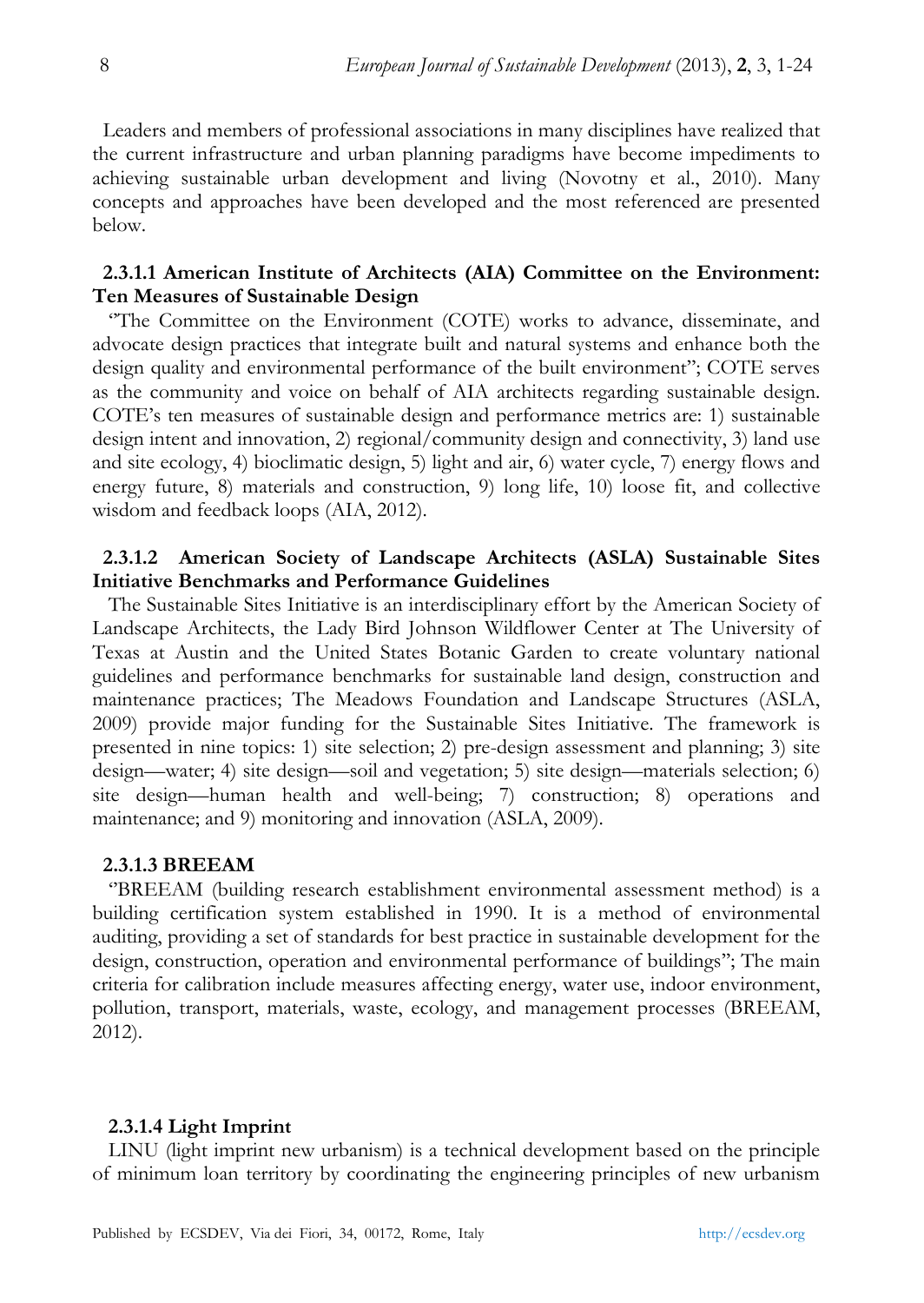and sustainability, offering a set of solutions through transitional areas. Light imprint principles are formatted in a handbook and the light imprint matrix is the primary organizing method.

''The *Light Imprint Handbook* is a quick reference to which tools can be utilized to best implement light imprint (LI) techniques, also demonstrating where tools are most appropriately located along the transect. The transect zone matrix is designed to serve as an organizational framework and is by its nature somewhat subjective; the LI team suggests where on the rural to urban scale each tool is most useful depending on location on the transect; each project has a specific set of needs'' (CNU, 2012).

To create a simple framework, the LI tools are classified into four main categories: paving, channeling, storage and filtration; some tools can be used for more than one function. The LI team's approach is to classify most tools by their principal function and refer to their benefits in other categories; over sixty tools are provided to apply solutions for different applications (CNU, 2012).

#### **2.3.1.5 Living Building Challenge**

 ''This approach is also a certification program designed on the basis of conservation and restoration and is an integrated tool that can be applied to landscaping, infrastructure, renovations to buildings, campus and community development. The Living Building Challenge is comprised of seven performance areas, or "petals": site, water, energy, health, materials, equity and beauty. Petals are subdivided into twenty imperatives, each focusing on a specific sphere of influence. This compilation of imperatives can be applied to almost every conceivable typology or project type, whether a building (the renovation of an existing structure or new construction), infrastructure, landscape or community development. Naturally, strategies to create living landscapes, infrastructure, renovations, buildings or neighborhoods will vary widely by occupancy, use, construction type and location, but the fundamental considerations remain the same'' (ILFI, 2012).

#### **2.3.1.6 Melbourne Principles for Sustainable Cities**

 At an international conference in Australia on 2 April 2002 was organized by the United Nations Environment Programme (UNEP) and the International Council for Local Environmental Initiative. Ten principles of sustainable development were outlined to create a comprehensive framework for building better towns.

The Melbourne Principles are intended to guide thinking and provide a strategic framework for action; they are not prescriptive, allowing cities to develop sustainable solutions relevant to their particular circumstances. They can help to bring together citizens and decision-makers, whose participation and cooperation is essential in transforming cities to sustainability. The principles are: 1) provide a long-term vision for cities based on sustainability, intergenerational, social, economic and political equity, and their individuality; 2) achieve long-term economic and social security; 3) recognize the intrinsic value of biodiversity and natural ecosystems, and protect and restore them; 4) enable communities to minimize their ecological footprint; 5) build on the characteristics of ecosystems in the development and nurturing of healthy and sustainable cities; 6) recognize and build on the distinctive characteristics of cities, including their human and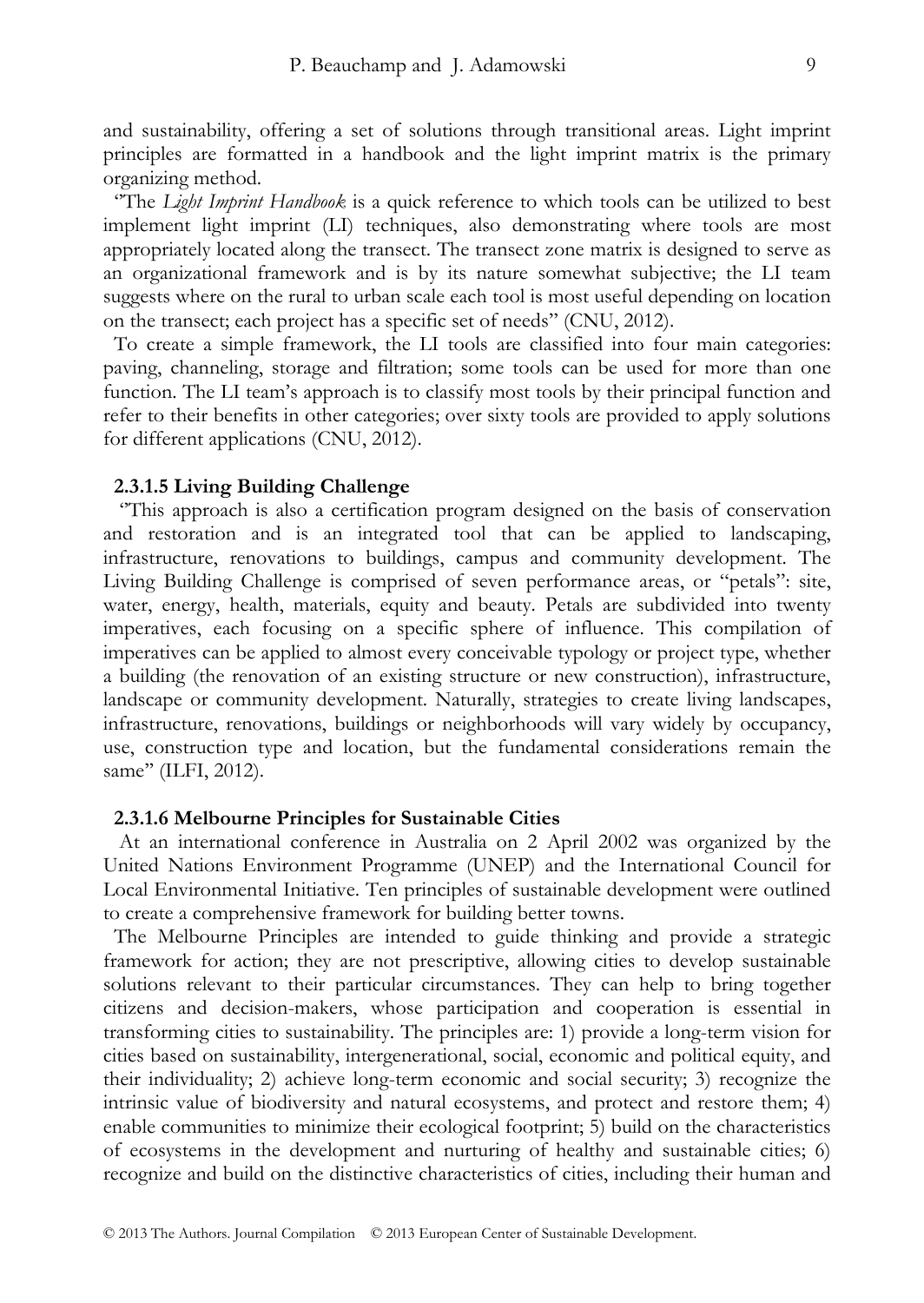cultural values, history and natural systems; 7) empower people and foster participation; 8) expand and enable cooperative networks to work towards a common, sustainable future; 9) promote sustainable production and consumption through appropriate use of environmentally sound technologies and effective demand management; and 10) enable continual improvement based on accountability, transparency and good governance (UNEP, 2002).

# **2.3.1.7 Net-Zero Energy Development**

 ''In 2003, a group of homebuilders and developers began informal discussions on new decentralized energy systems and how future Canadian homes could be better designed to respond to Canada's clean air and climate change objectives''. In 2006, the coalition was incorporated as a not-for-profit organization to promote energy efficiency in homes. The Net-Zero Energy Home Coalition (NZEH) promotes the development of homes that consume a small amount of energy, focusing its efforts on activities that have the greatest influence on achieving the goals of reducing energy consumption (Net-Zero Energy Home Coalition, 2012). Currently, the coalition extends to North America, creating a large membership including 361 architects.

# **2.3.1.8 One Planet Living's Ten Principles**

 ''The One Planet Communities program is creating a network of the earth's greenest neighborhoods. One Planet Living is a model based on ten simple principles which provide a framework to make sustainable living easy and affordable for all'' (Riddlestone 2013). The One Planet Communities program uses ten guiding principles as a framework to help partners examine the sustainability challenges they face and develop appropriate solutions. These principles were developed as a result of lessons learned from BioRegional's work at the pioneering BedZED eco-village in South London. The ten principles of One Planet Living are: 1) zero carbon; 2) zero waste; 3) sustainability; 4) transporting sustainable materials; 5) local and sustainable food; 6) sustainable water; 7) land use and wildlife; 8) culture and heritage; 9) equity and local economy; and 10) health and happiness. One Planet Living uses ecological footprinting as its key indicator of sustainability (One Planet Living, 2012).

# **2.3.1.9 Permaculture**

 ''Permaculture is a design system for sustainable development that affects all aspects of the human environment. The system teaches how to build eco-homes, grow food, restore the landscape, restore ecosystems, recover rainwater and build new communities'. This approach has been recognized in more than 20 countries since 1985''. There are 12 permaculture design principles: 1) observe and interact; 2) catch and store energy; 3) obtain a yield; 4) apply self-regulation and accept feedback; 5) use and value renewable resources and services; 6) produce no waste; 7) design from patterns of nature; 8) integrate rather than segregate; 9) use small and slow solutions; 10) use and value diversity; 11) use edges and value the marginal; and 12) creatively use and respond to change (Permaculture Institute, 2012).

# **2.3.1.10 Regenerative Development**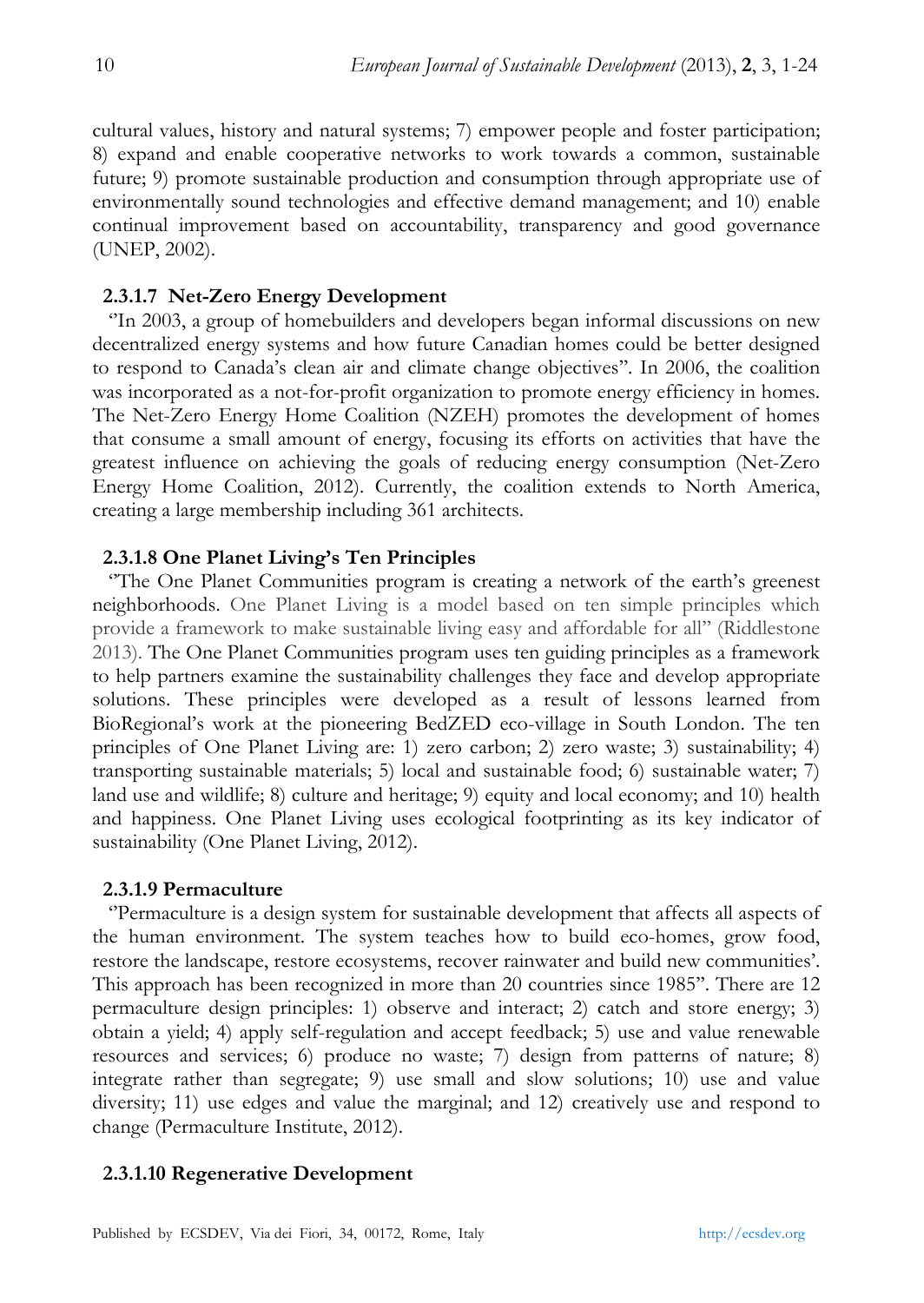''During the late 1970s, John T. Lyle (1934–1998), a Cal Poly Pomona landscape architecture professor, challenged graduate students to envision a community in which daily activities were based on the value of living within the limits of available renewable resources without environmental degradation. Over the next ten years, students and faculty researched the possibilities of creating a community that made use of on-site resources, operated with renewable energy, and worked with biologically based processes'' (Lyle Center, 2013). The concept seeks to develop an environment that enhances human activities from a personal residence to a complete district, creating human-made surroundings that provide the setting for human activity, ranging from large-scale civic surroundings to personal spaces (Jenkins, 2009).

#### **2.3.1.11 Rocky Mountain Land Use Institute's Urban Framework**

 ''The Rocky Mountain Land Use Institute (RMLUI) Sustainable Community Development Code Framework is sustainable at its core, multidisciplinary in its approach, and contextually oriented. It fully encompasses environmental, economic, and social equity. It is innovative and distinctive by linking natural and manmade systems, incorporating useful features of other zoning systems (e.g. performance and form based), and responds to regional climate, ecology, and culture. The basic organization and approach to each topic is to examine relevant obstacles, incentives, and regulations'' (RMLUI, 2009). The Framework incorporates sustainability principles and practices, takes a multi‐disciplinary approach, promotes triple bottom‐line (environment, economy and social equity), is innovative and distinctive, links natural and human-made systems, incorporates useful features of other zoning systems, responds to regional climate, ecology and culture, identifies relevant obstacles, incentives and regulations (Shutkin & Duerksen, 2011).

#### **2.3.1.12 SmartCode**

 ''SmartCode is a proposal for a unified development plan for land, presenting a vision codifying zoning, subdivision rules, urban design and architectural options. The code develops a community vision for different avenues of development, taking into account the human habitat of a rural aspect to the urban environment, also applying the principle of transit areas'' (CATS, 2012). ''The SmartCode is a tool that guides the form of the built environment to create and protect development patterns that are compact, walkable, and mixed use; these traditional neighborhood patterns tend to be stimulating, safe, and ecologically sustainable. The SmartCode requires a mix of uses within walking distance of dwellings so residents are not forced to drive everywhere; it supports a connected network to relieve traffic congestion. Simultaneously, it preserves open lands, as it operates at the regional and community scales'' (CATS, 2012).

#### **2.3.1.13 Ascertainment**

 Many of these concepts refer to LID techniques and to LEED. LEED has become a measure of acceptance for new buildings and subdivisions in developed countries (Novotny et al., 2010). The International Water Association Panel considers LID as a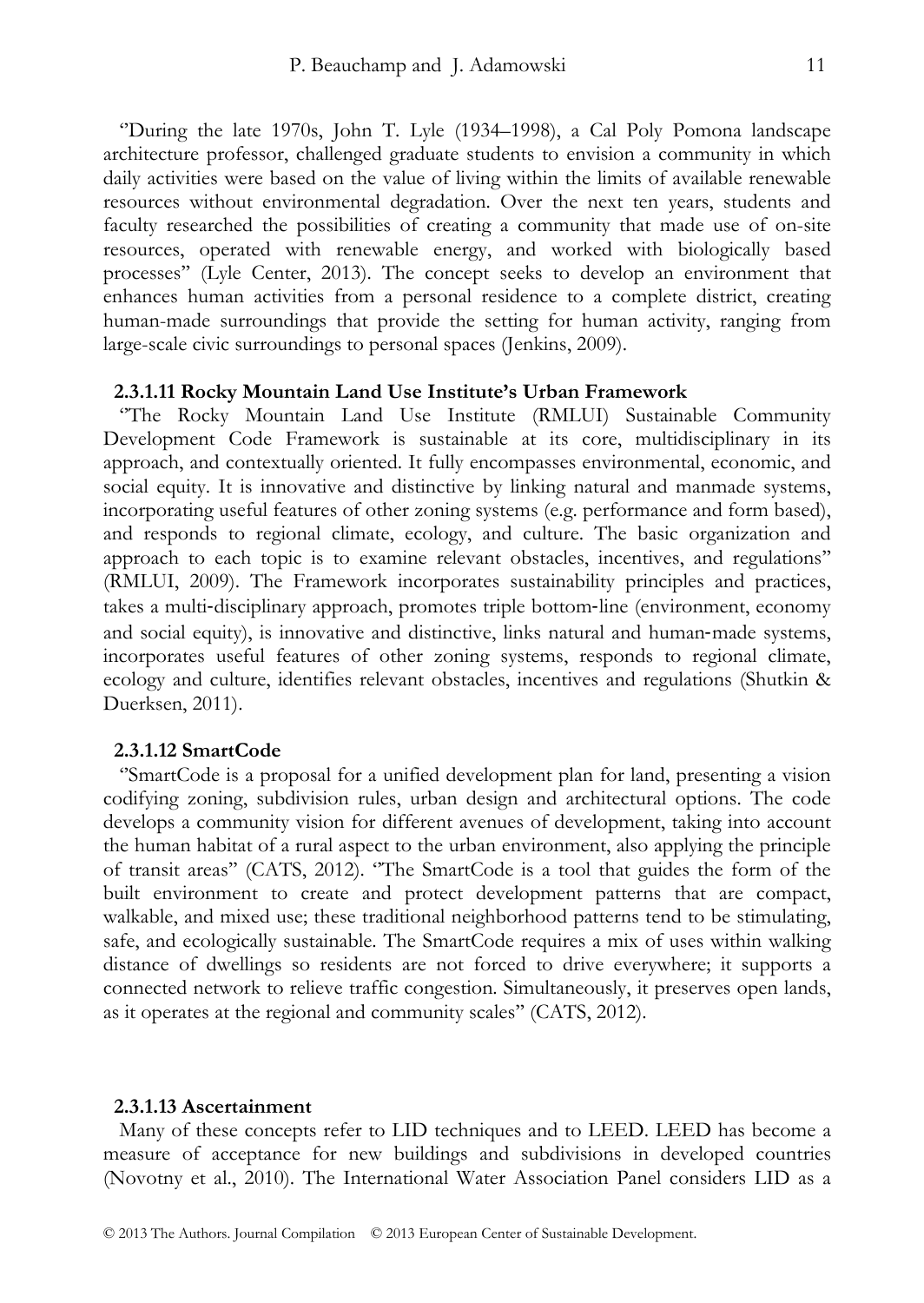green scenario (Novotny et al., 2010). In this study, four main frameworks were identified as more referenced. The next section presents these concepts and their frameworks.

# **2.3.2 The LID Concept**

 LID is a low cost, effective alternative to stormwater control technology combining resource conservation in a hydrological functional site design with pollution prevention measures to reduce developmental effects, replicating natural watershed hydrology and water quality. Through a variety of small-scale site design techniques, LID controls runoff discharge, volume, frequency and quality to improve development runoff conditions (LIDC, 2011a).

The LIDC was established in 1998 in the US to promote the use of LID and other sustainable stormwater management techniques. The center's mission is to help communities and institutions address increasingly complex and critical issues associated with their resource protection programs and stormwater management regulations. The organization is a multidisciplinary group of technically skilled professionals seeking to develop new approaches to stormwater management, demonstrate their effectiveness, and assist in integrating them into master planning activities, manuals of practice, and personnel training:

The source control of the LID concept is quite different from conventional treatment (pipe and pond stormwater management site design). Hydrologic functions such as infiltration, frequency, and volume of discharge, and ground water recharge can be maintained with the use of reduced impervious surfaces, functional grading, open channel sections, disconnection of hydrologic flow paths, and the use of bioretention/filtration landscape areas. LID also incorporates multifunctional site design elements into the stormwater management plan. Such alternative stormwater management practices such as on-lot micro storage, functional landscaping, open drainage swales, reduced imperviousness, flatter grades, increased runoff travel time, and depression storage can be integrated into a multifunctional site design (LIDC, 2011b).

# **2.3.3 The LID Approach**

 In the US, many states are developing tools to manage LID programs. For example, in 1999, the Maryland Department of Environmental Resources presented a structured approach, proposing to initiate projects using the five steps listed below.

# **2.3.3.1 Site Planning**

 Fundamental concepts that define the essence of LID technology must be integrated into the site planning process to achieve a successful and workable plan. These concepts include using hydrology as the integrating framework, micromanagement, controlling stormwater at the source, using simplistic, non-structural methods, and creating a multifunctional landscape.

# **2.3.3.2 Hydrologic Evaluation**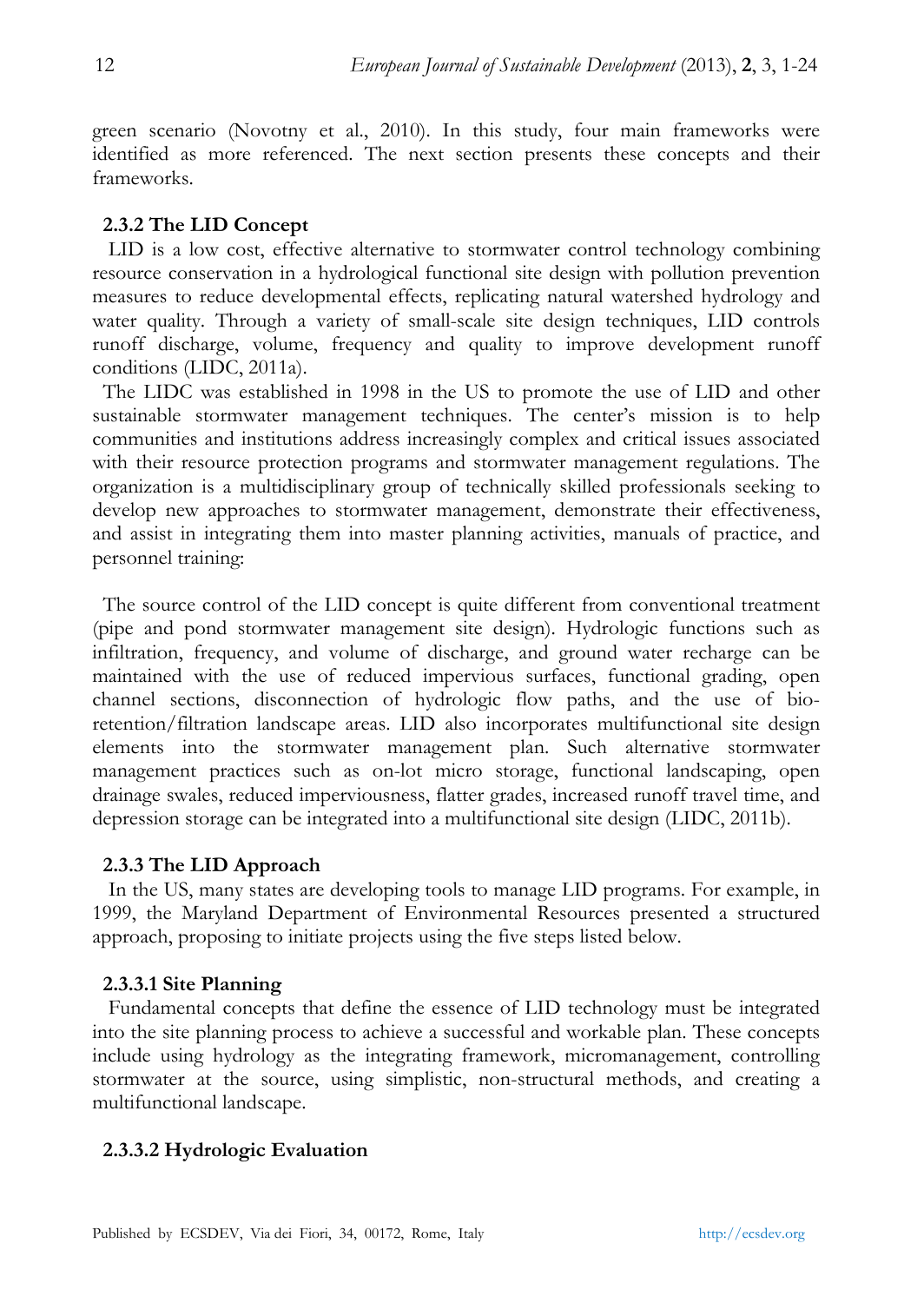The purpose of the hydrologic evaluation is to determine the level of control required to achieve stormwater management goals for LID sites. The required levels of control may be achieved through the application of various hydrologic tools during the site planning process, the use of integrated management practices (IMP), and supplemental controls. The hydrologic evaluation is performed using hydrologic modeling and analysis techniques. The output of the hydrologic analysis provides the basis for comparison with four evaluation measures (runoff volume, peak runoff, frequency, and water quality control).

#### **2.3.3.3 Integrated Management Practices**

 LID IMP are designed for on-lot use. This approach integrates the lot with the natural environment and eliminates the need for large, centralized parcels of land to control endof-pipe runoff. The challenge of designing a low impact site is that the IMP and site design strategies must provide quantity and quality control and enhancement. This includes ground water recharge through infiltration of runoff into the soil; retention or detention of runoff for permanent storage or for later release; pollutant settling and entrapment by conveying runoff slowly through vegetated swales and buffer strips; and multiple uses of landscaped areas.

#### **2.3.3.4 Erosion and Sediment Control**

 Erosion and sediment control and stormwater management are closely interrelated. The application of LID concepts and the associated emphasis on minimizing the areas disturbed and breaking up drainage areas into small, manageable sub-catchment areas is in harmony with the basic principles of erosion and sediment control.

#### **2.3.3.5 Public Outreach Program**

 Both the public and developers must be committed to the program and a public consultation process is essential. The LID manual presents a strategy in four steps: 1) define objectives; 2) identify target audiences; 3) develop outreach materials; and 4) distribute outreach materials (Prince George's County 2008). The program can be tailored to specific audiences with a specific message to each audience. Seen as an education program, it can identify several objectives, create marketing tools, promote stewardship to initiate environmental protection measures, show potential cost savings, encourage a sense of community, and ensure proper maintenance measures.

LID is one of the fundamental elements of the framework proposed to initiate new developments. The Maryland Department of Environmental Resources developed a LID framework to initiate a project that considered as one of the baseline scenarios to develop a new framework.

The next section presents LEED, the green scenario preferred by urban development professionals.

#### **2.3.4 The LEED Concept**

 LEED is an internationally recognized green building certification system that provides third-party verification that a building or district was designed and built using strategies aimed at improving performance across all metrics (LEED 2012). These metrics include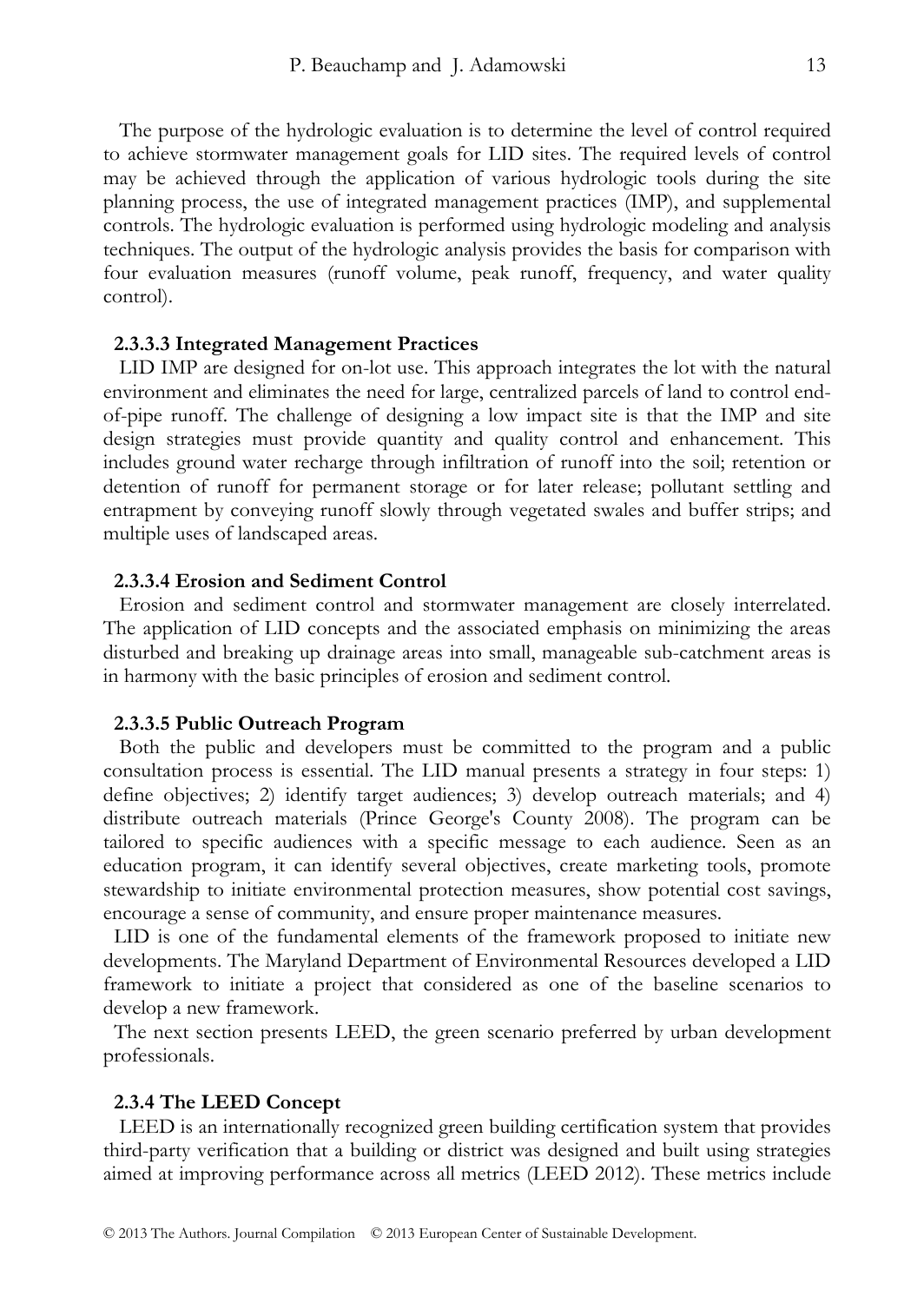energy savings, water efficiency, CO2 emissions reduction, improved indoor environmental quality, and stewardship of resources and sensitivity to their effects (USGBC). There are six categories of certification: (1) new construction; (2) commercial interiors; (3) core and shell; (4) existing buildings; (5) homes; and (6) neighborhood developments. In the US, the USGBC manages the certification program while the Canada Green Building Council (CaGBC) manages the program in Canada. The two organizations are independent, although the US certification may accredit Canadian projects. For example, the Toronto Waterfront Project was certified LEED ND Gold by USGBC.

As LEED is mostly dedicated to buildings, the USGBC has developed the LEED for neighborhood development (LEED ND) rating system to guide and assess sustainable community development. The 2009 LEED ND, for example, is a set of performance standards for certifying the planning and development of new neighborhoods. The intent is to promote healthful, durable, affordable, and environmentally sound practices in building design and construction.

Prerequisites and credits in the rating system address five topics: smart location and linkage, neighborhood pattern and design, GI and buildings, innovation and design process, and regional priority credit. The system was created as a partnership between the USGBC, the Natural Resources Defense Council, and the Congress for the New Urbanism (CNU) and registration opened in April 2010.

The CNU is the leading organization promoting workable, mixed-use neighborhood development, sustainable communities, and healthier living conditions and is one of the major leaders of LEED. The CaGBC has developed the Canadian Alternative Compliance Paths (ACP) for the LEED ND 2009 rating system. The ACP are formally approved approaches that provide clarity and guidance for Canadian projects, addressing sections of the rating system that contain US-specific standards or wording (CaGBC, 2012).

# **2.3.4.1 The LEED Approach**

 Under the LEED approach, projects are accredited using a rating system. After registration, the project design team begins to collect information and perform calculations to satisfy prerequisite and credit documentation requirements. To start a project, LEED concentrates on planning following several basic steps, as outlined here.

#### **2.3.4.1.1 Site Analysis and Programming**

 This includes property selection, stakeholder identification and outreach, information gathering, environmental review, conceptual planning and development programming.

#### **2.3.4.1.2 Preliminary Planning**

 This includes the initial planning for land use, transportation networks and major facilities, public outreach and the refinement of plans.

#### **2.3.4.1.3 Final Design**

 This includes continued public outreach, preparation of the final site plan, infrastructure and building design, and the acquisition of a construction permit. LEED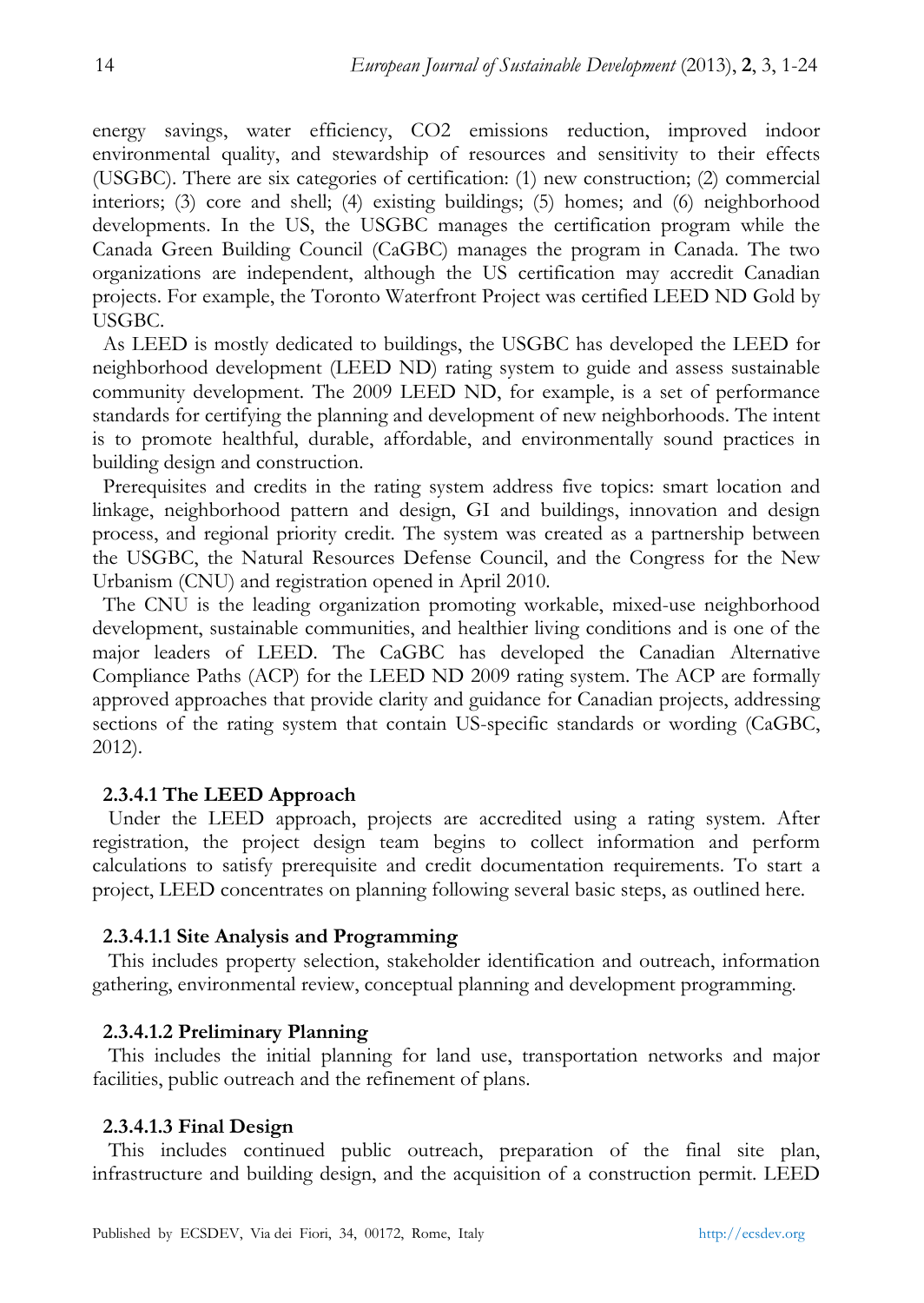accreditation will be given if a score of 40 (Certified), 50 (Silver), 60 (Gold), or 80 (Platinum) is obtained. The total number of awardable points is 110, comprising 27 points for smart location and linkage, 44 points for neighborhood pattern and design, 29 points for GI and buildings, six points for the innovation and design process, and four points for regional priority credit. A detailed scorecard is published by the USGBC as a project checklist. The accreditation process follows these steps: registration, smart location, and linkage prerequisite review, conditionally approved plan, pre-certified plan, and certified neighborhood development.

LEED is one of the most widely used standards in the US (Sarté, 2010). While the qualifications of LEED are very developed, initiating a project from these criteria remains tedious. Nevertheless, the proposed framework to manage a LEED project is considered by many urban development professionals as a baseline. The framework proposed by LEED is one of the four approaches used in this paper to develop a formulation of synthesis. One of the weaknesses of LEED is the fact that the framework is focused mainly on new development and is not adapted to brownfield development.

The next section presents the US EPA proposal to formulate a green development project.

#### **2.3.5 US Environmental Protection Agency Green Approach**

 The US EPA promotes GI development, in particular through publishing a series of documents to support stakeholders interested in introducing green action in projects.

#### **2.3.5.1 Municipal Handbook**

 The EPA has developed a *Municipal Handbook* (USEPA, 2012), a series of documents aimed at helping local officials implement GI in their communities. The documents cover specific terms to help municipalities introduce GI in the design of storm management facilities. One chapter identifies and discusses the most common funding options available to communities for funding green stormwater infrastructure, stormwater fees, and loan programs. Another chapter covers street design and various other topics are also discussed. Additionally, the EPA has developed the *Water Quality Scorecard* (US EPA, 2009).

#### **2.3.5.2 Water Quality Scorecard (EPA 231-B-09-001)**

 The EPA's *Water Quality Scorecard* was developed to assist local governments in identifying opportunities to remove barriers and revise and create codes, ordinances, and incentives for better water quality protection. It guides municipal staff through a review of relevant local codes and ordinances across multiple municipal departments at the three levels of a local government (municipality, neighborhood, and site) to ensure these codes work together to protect water quality goals.

The two main goals of this tool are to help communities protect water quality by identifying ways to reduce the amount of stormwater flows in a community and to educate stakeholders on the wide range of policies and regulations that affect water quality (US EPA, 2009b). In Canada, the provinces mainly manage their green scenario approaches.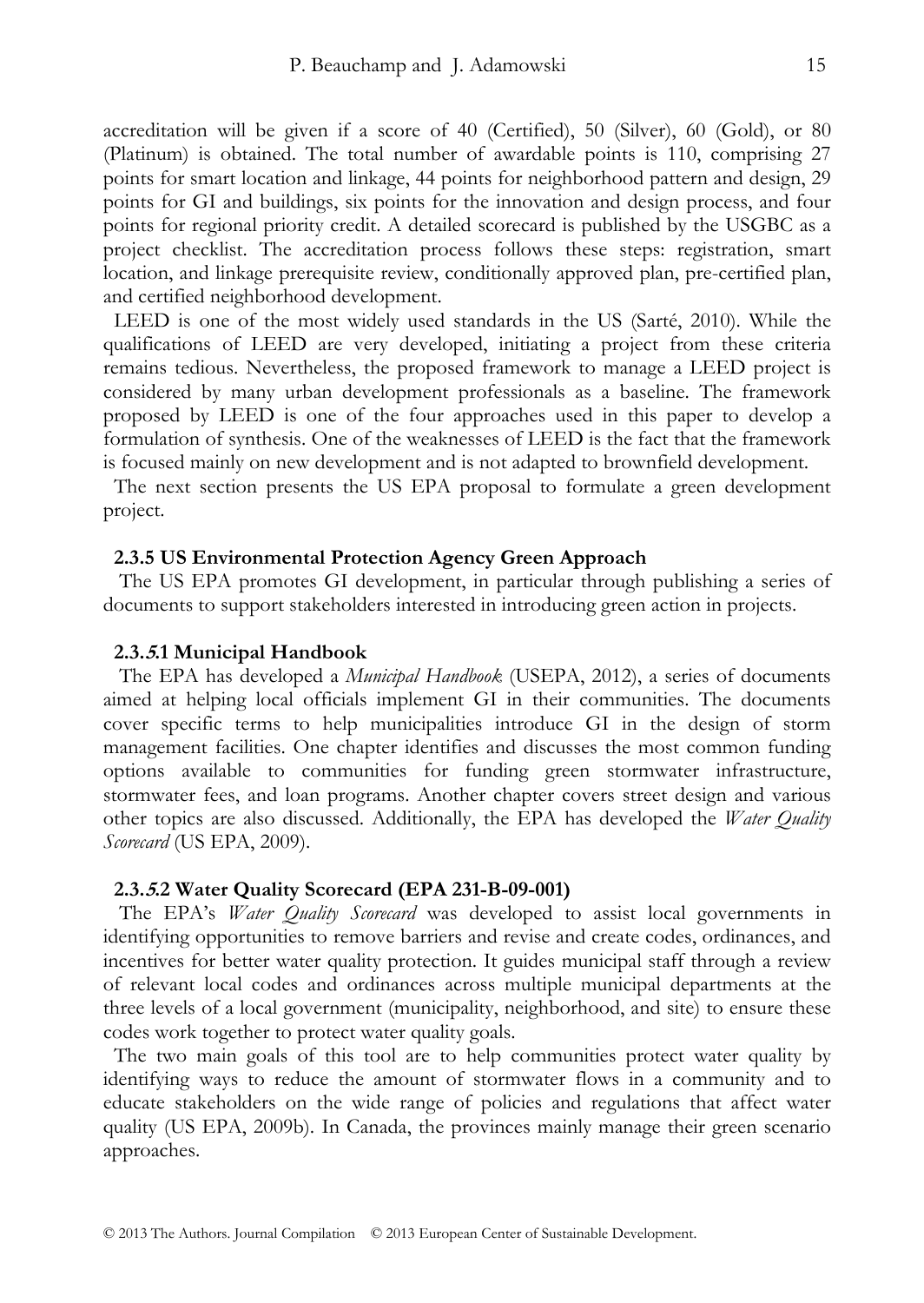In Quebec, the *Sustainable Development Act* was adopted in 2006, recognizing "the character inseparable from environmental, social and economic activities development." The law proposes to sustain development through the inclusion of a set of 16 sustainable development principles. Nevertheless, there is no formal green scenario proposed as a framework to organize urban development. Conversely, most provinces orient their sustainable development strategy to climate change actions, adopting a strategy to manage river basins. Green scenario action plans are proposed in Alberta and BC and in Ontario, cities like Toronto have a program. The next section presents Alberta's LID.

# **2.3.6 The Alberta Low Impact Development Partnership Approach**

 The Alberta Low Impact Development Partnership (ALIDP) approach was created in 2004 to address the need to protect and maintain the integrity of the natural environment, while promoting growth, prosperity, and quality of life in Alberta's communities. The formal creation of the ALIDP Society occurred two years later, in 2006. The ALIDP has a diverse base including municipal and provincial governments, watershed stewardship groups, universities, corporations, and individuals with an interest in promoting LID practices. The Edmonton LID Conference (29 September 2009) covered a series of topics to qualify LID actions. The conference presented examples and lessons learned from different projects implemented mainly in Calgary and Edmonton. From the point of view of project preparation, Van Duin and Gyurek present an approach to LID planning.

Van Duin (2009) presented LID criteria. The rating system addresses environmental, economic, and social issues, allowing developers and their consultants, municipalities and the public to evaluate the relative merits of developments from a watershed protection perspective. The keystone of the matrix to rate a LID project should consider these criteria:

- objectives: no adverse effect on receiving water bodies
- strategies: control pollutant loading
- policy tools: land use bylaws, watershed plans, and master drainage plans
- technology/implementation tools: conduct pollutant loading, remove computation and implement all applicable source control practices.

Gyurek (2009) proposed LID as a multi-barrier approach that uses features at the lot, neighborhood, and watershed level to maintain on-site water balance. A multi-barrier approach at the lot level includes a green roof to reduce or delay runoff, the connection of downspouts to rain gardens and/or storage tanks and cisterns, minimum soil depth criteria, direct runoff to infiltration swales, and the use of harvested rainwater to irrigate vegetation or flush toilets.

A multi-barrier approach at the neighborhood-level may involve reduced road widths, using permeable pavement, the removal of curbs/gutters to direct runoff to swales, the promotion of infiltration box planters, the integration of natural wetlands, and/or the building of constructed wetlands to detain runoff, reduce total loadings, and convey parking lot runoff to swales, and bio-retention areas.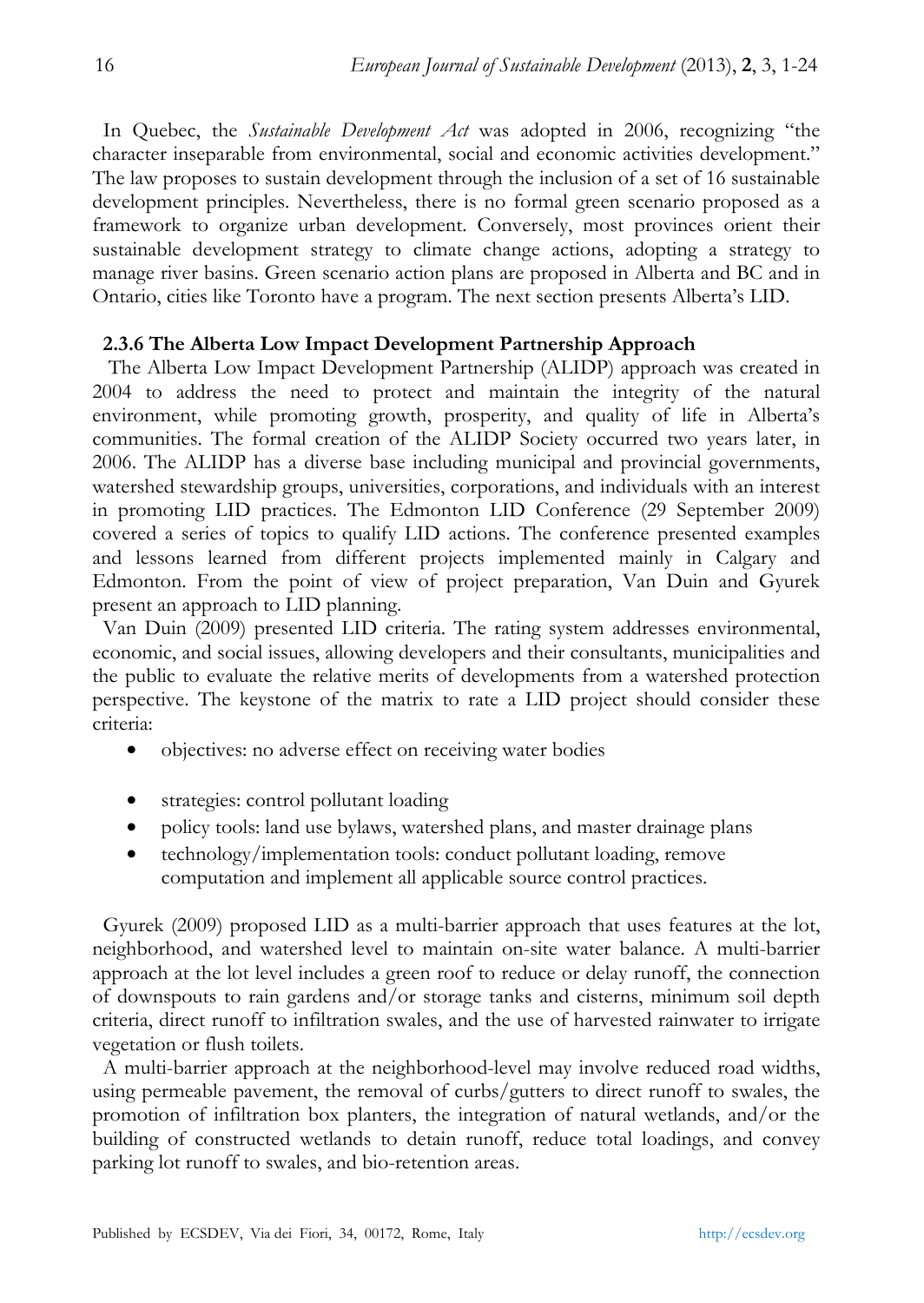A multi-barrier approach at the watershed level was proposed for the integration of natural wetlands with constructed wetlands for major drainage systems to rehabilitate degraded natural features such as wetlands or creeks, maintain natural stream channels, use wide riparian buffer strips, provide sufficient flooding areas in riparian zones, and to avoid direct discharge even after large rainfall events (Gyurek, 2009). The Alberta conference exposed the LID from a design point of view but exposes no formal framework. Nevertheless, the multi-barrier approach is a concept used to develop this paper's new, integrated concept.

Conversely, BC developed sustainability tools relatively early. Documentation is largely diffused on web sites and Canadian practitioners use many of the proposed guidebooks. The next section summarizes the BC approach.

#### **2.3.7 The British Columbia Approach**

 In BC, the Rainwater Management and Green Infrastructure seminar was initiated by an inter-governmental partnership (IGP) on 11 June 2007. The Water Sustainability Action Plan for British Columbia provides a partnership umbrella for an array of on-theground initiatives that promote a "water-centric" approach to community planning and development. One of the tools developed under this umbrella is the water balance model for BC. Developed by an IGP (BC and Fisheries and Ocean Canada) as an extension of *Storm Water Planning: A Guidebook for British Columbia,* the water balance model enables users to visualize ways to implement GI solutions to achieve rainwater runoff source control at the site level. The Water Sustainability Action Plan for British Columbia is sponsored by the province of BC, and its elements are delivered through partnerships.

Under the Action Plan umbrella, the Water Sustainability Committee of the BC Water and Waste Association is the managing partnership and is responsible for providing leadership, facilitation, and organizational services for program delivery. Basic information is provided in a guidebook, refocusing the approach to sustainable ecosystem management. The use of the term "stormwater" suggests there is a problem, whereas "rainwater" is seen as a resource (BCWWA, 2005). The past two decades has seen an evolution to an integrated approach.

The approach described in the guidebook also introduced the concept of performance targets to facilitate implementation of the integrated strategy for managing the complete rainfall spectrum. Rainfall capture means include measures such as rain gardens and infiltration soakaways, runoff controls (which delays overflow runoff by means of detention storage ponds), and flood mitigation (which reduces flooding by providing sufficient hydraulic capacity to "contain and convey") (BCWWA, 2005).

Defining rainfall tiers simply enables a systematic approach to data processing and identification of rainfall patterns, distributions, and frequency. The integrated approach proposed by the guidebook (BCME, 2013) is presented in seven steps:

(1) secure political interest and support;

(2) frame the watershed problems and opportunities through a land use working session, drainage working session, ecology working session, and interdisciplinary roundtable session;

(3) develop objectives and alternative scenarios through flood management scenario modeling and source control scenario modeling;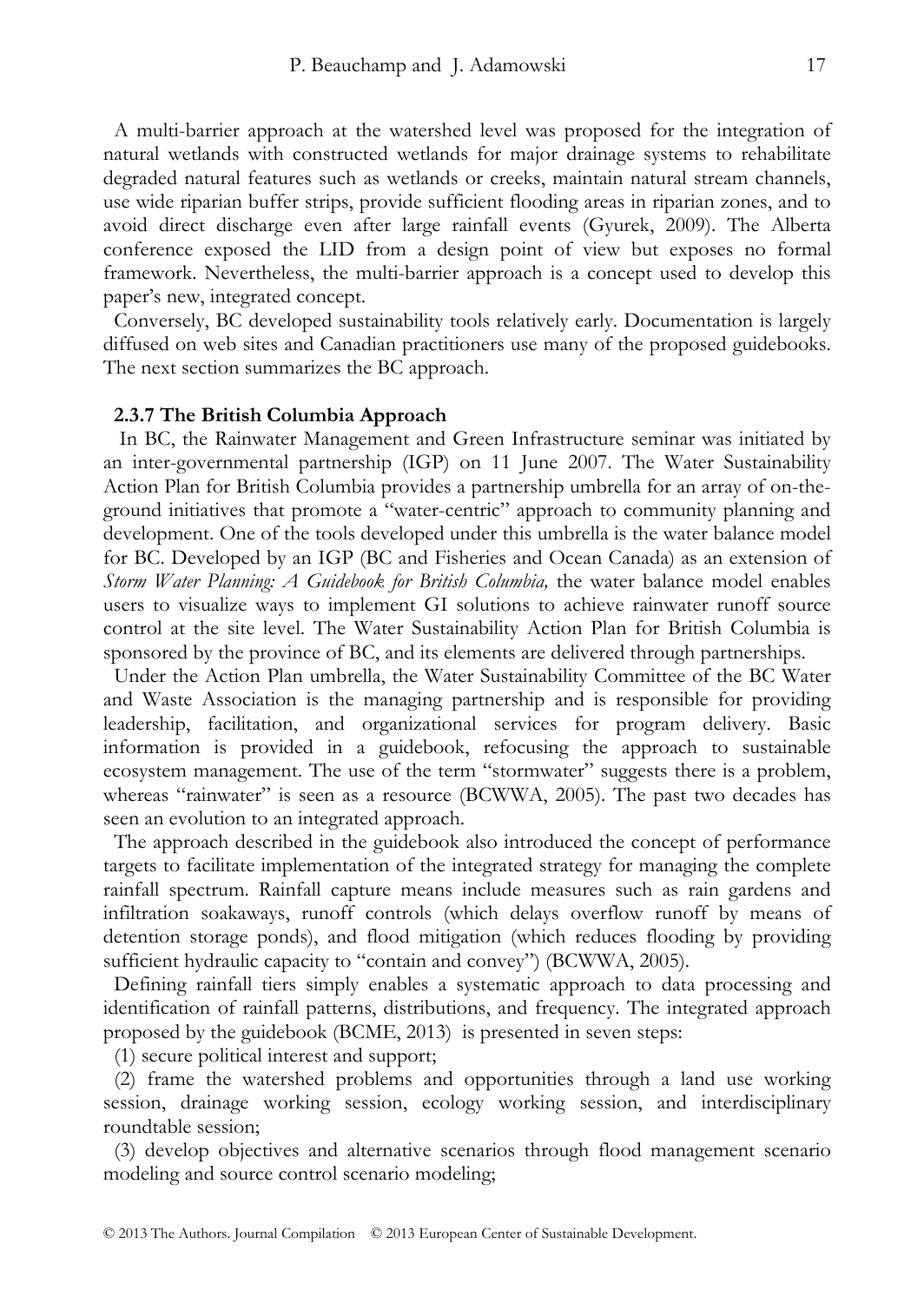(4) collect meaningful data and refine scenarios according to concurrent rainfall and stream flow data, data on soils and groundwater, water quality data, and data on fish and their habitats;

(5) evaluate alternatives and develop component plans;

(6) develop an implementation program;

(7) refine through adaptive management.

BC's approach is one of the frameworks used for analysis and some of its proposals should be adopted to develop a new framework.

# **2.3.8 Differentiation**

 The following table presents the main characteristics of each selected framework. The existing frameworks are prepared to respond to a specific topic. At origin, LID was proposed to solve stormwater management problems, not addressing integrated water resources management issues but only a single component. The *Water Quality Scorecard* addresses a municipality's need to organize the startup of a green project, focusing on institutional organization. LEED is a certification for green projects. The LEED ND addresses an approach to design new development but it does not consider principles of integrated water resource management. The BC guidebook was originally prepared to manage stormwater problems. In its second edition, the guidebook (BCME, 2013) focused on integrated water resource management, but the proposed framework is more a guideline for policy makers and institutional management. The book largely covers stormwater management practices.

These four approaches are presented in the following table alongside their main characteristic.

| Table 1. Differentiation among approaches<br>Approaches | Focus                                    | Strength                   | Weakness                                                                    |
|---------------------------------------------------------|------------------------------------------|----------------------------|-----------------------------------------------------------------------------|
| LID                                                     | Storm management                         | Hydraulic analysis         | No water supply<br>No wastewater<br>urban<br>$\overline{N}_{0}$<br>planning |
| <b>WaterQuality Scorecard</b><br>(EPA)                  | Institutional<br>organization            | Policy issue               | No water supply<br>No wastewater                                            |
| <b>LEED</b> (USGBC)                                     | Urban planning                           | Land planning<br>standards | No.<br>storm<br>management<br>No water supply<br>No wastewater              |
| <b>BC</b> guidebook                                     | Storm management<br>Institutional policy | Watershed<br>management    | No water supply<br>No wastewater                                            |

#### **Conclusion**

Most frameworks are designed to satisfy the specific needs of public servants or specific designated professionals like engineers, urban planners, architects or landscape architects. As an example, the MDDEFP (Québec Ministry of Sustainable Development,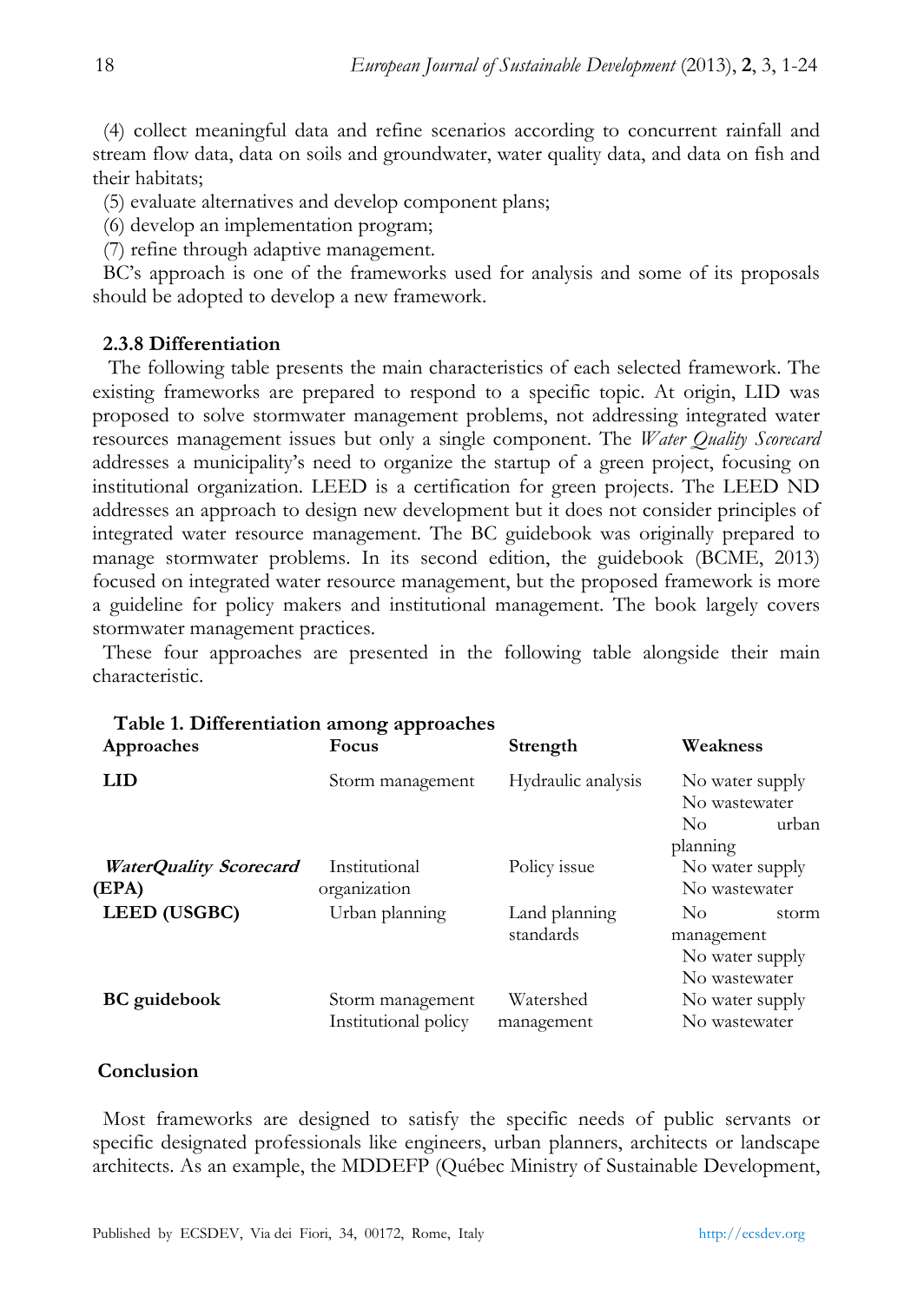Environment, Fauna and Parks), adopted a new guide (2011) to manage stormwater, proposing to introduce LID techniques in managing stormwater and pipe sizing. There is no consideration to plan other components of urban planning or other components of infrastructure planning. There is a separate and specific approach to guide design of water supply facilities and a specific approach to design small or large wastewater treatment facilities, but no framework to integrate stormwater, water supply and wastewater with urban planning when creating a new urban development.

Any smart growth development should be planned with this new approach: following nature, water should be a central element of any new concept. There is a strong interaction between each element. Drinking water will become wastewater and rainwater will flow to a lake or a river. Policymaking is not an issue for designers, as it is more a municipal concern. In many cases, policy is already defined, becoming an existing parameter.

Two groups of authors have specifically examined the engineering of GI: in 2010, S. B. Sarté published *Sustainable Infrastructure* and *Water Centric Sustainable Communities* was published by Novotny et al. (2010). Sarté offers several forms of guidance for project planning, creating a unique approach for each project by combining different philosophy or development frameworks. Sarté identified 13 frameworks, the most popular being LEED and BREEAM. Four approaches were identified to analyze sustainable infrastructure and four existing frameworks to organize green projects were suggested:

- Framework 1: pillars of sustainability. This approach presents an analysis based on five elements: water, energy, materials, ecology and community. Analysis of the project is formatted in these terms and it is proposed to proceed with a development evolution of the design following five levels of progression.
- Framework 2: the scale density framework. The approach is defined in four words: water, wastewater, energy, solid waste. The needs analysis is defined according to four levels: the city, the district, the block and the building. The organization becomes a pyramidal structure and presents an overall picture of the final proposal.
- Framework 3: the transect. This approach defines territory into seven areas: T1 (natural), T2 (rural), T3 (suburban), T4 (general urban), T5 (urban center), T6 (urban core), and SD (special district). This approach is a form of territorial organization to establish a balance between each of the zones and to identify needs. The overall plan is determined based on a progression from one area to another by introducing measures of sustainable development.
- Framework 4: the built form-ecology framework. This approach interconnects human actions with natural ecological systems. The method uses drivers to guide development. On the horizontal axis are biodiversity, water, air, land and energy. The vertical axis is divided into habitation/settlement, industry/resource extraction and recreation. The principle consists of establishing an equilibrium balancing all these elements according to the criteria in the appropriate box.

All these approaches or developmental frameworks are elements of reflection appropriate to define a development project and to define a sustainable strategy.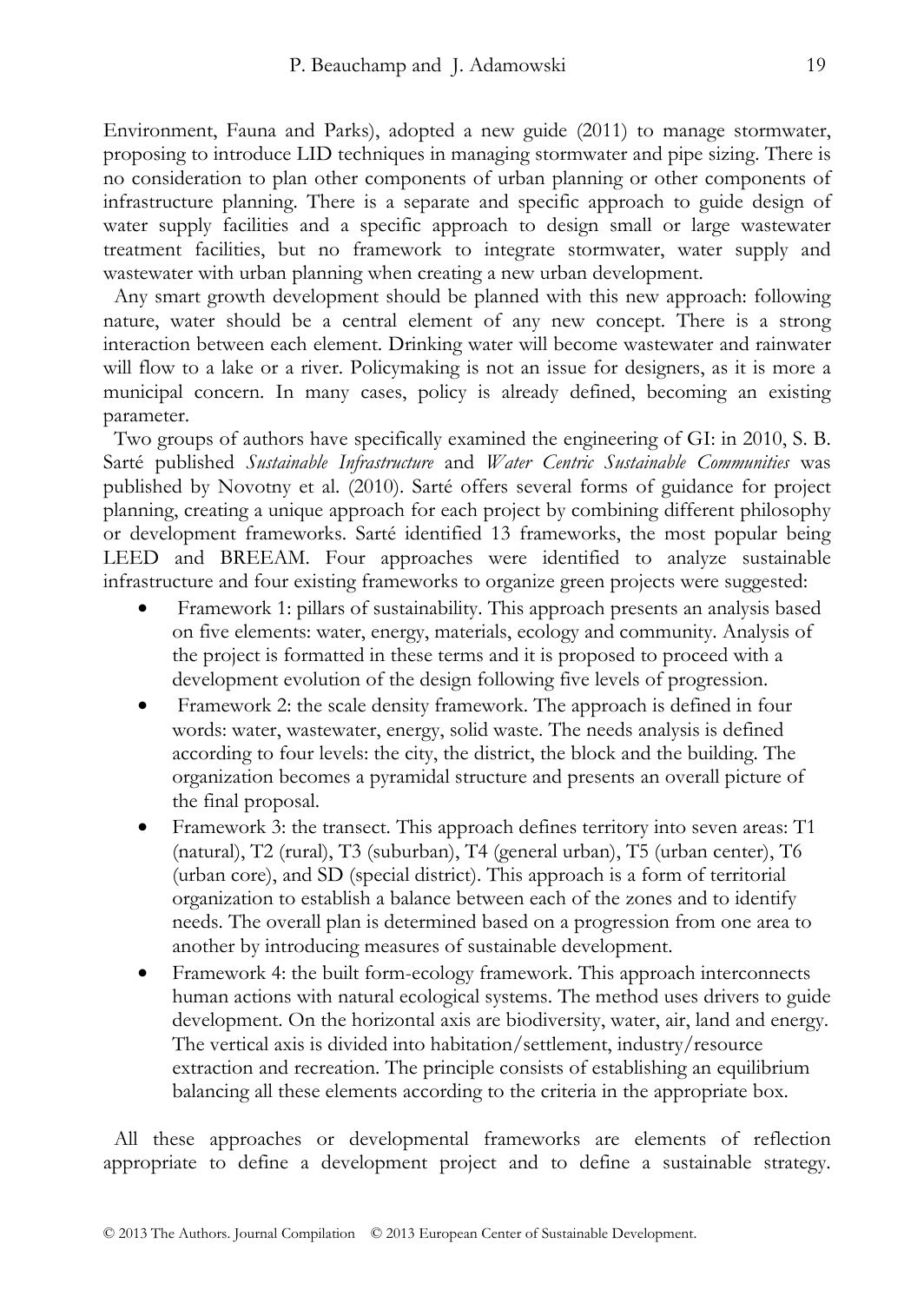However, none define a formula to initiate a project and carry through to final detailed engineering. These frameworks are rhetorical guidelines to orient development. This paper seeks to create a practical approach to assemble the pillars of a new development, not excluding the use of these rhetorical frameworks to enhance the orientation and define goals.

Secondly, Ahern examines best practices for planning the urban environment in a sustainable manner. Ahern proposes to place water at the center of urban concerns. The concept of ecosystem services now provides a powerful, broadly accepted, logical argument for the protection and responsible development of landscapes justified by the specific functions that landscapes provide, often with direct and measurable economic benefits for human beings (Ahern, 2010). Ahern proposed a six step methodology: 1) ecosystem services (goals and assessments); 2) resilience factors; 3) resilience planning strategies; 4) developing scenarios; 5) urban resilience-sustainability planning; and 6) planning implementation–adaptation. Two elements for which this paper searches are included in this approach: a way to initiate a project and a water-centric approach. Nevertheless, it does not describe what to do or how to do it in detail. The new proposed framework should focus on the startup of new development projects with a water-centric approach.

From the current findings, four approaches were selected to use in developing a new startup framework: Maryland's LID approach was chosen from the US, as it was the first state to develop a strategy to implement LID techniques. The EPA's *Water Quality Scorecard* was selected, as the EPA is the American reference to assess environmental effects. The USGBC's LEED is an internationally recognized green building certification system and for this reason, it was selected as the NGO approach for further examination. Finally, BC's guidebook approach was selected from among the Canadian provinces because BC has been a proactive Canadian province in the implementation of environmental planning since 2000 (Water Sustainability Action Plan for BC), BCME (2010).

The new model should integrate the European concept of natural hubs and links with the American concept of GI. It also extends the stormwater management infrastructure approach with an idea of a looping water cycle, maximizing the reuse of wastewater and stormwater. The fundamental idea is to mimic nature and reuse water. In the context of worldwide soft water shortages (particularly in developing countries), maximizing water conservation, natural storage and water reuse will help to address this problem.

To develop a new urban project, studying and developing the concept in six steps is recommended:

1) prepare an inventory to take a picture of the site and understand the stakeholders' needs;

2) study hydrology and hydraulic assessment to understand the natural flow of water;

3) propose IMP to introduce the new concept of a closed loop;

4) develop land planning to mimic nature;

5) prepare a consultation to review the stakeholders' needs already identified in Step 1;

6) propose a master plan to define an initial solution to design the project.

Future GI research would include developing the proposed framework for initiating new projects. Different areas of research can be analyzed using the proposed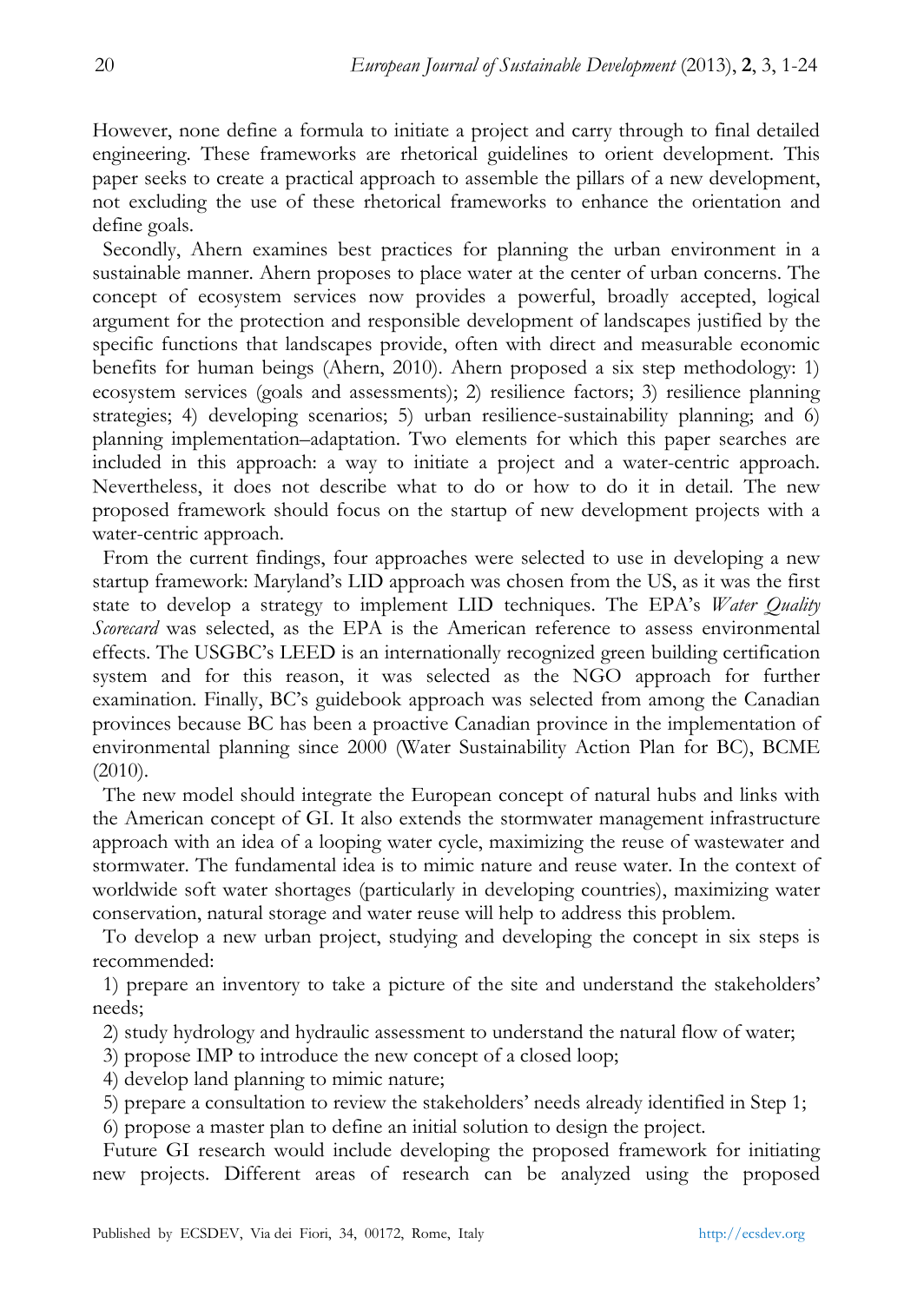approaches. The main objective of this framework is to integrate the work of many professionals. Other areas of further GI research can support a new conceptual development. Clearly, the introduction of green concept in design will meet the challenges of climate change, which could form another topic of research.

# **References**

- AIA. (2012). *Committee on the environment* (COTE). Retrieved from http://network.aia.org/committeeontheenvironment/home/
- Allag-Dhuisme, F., Amsallem, J., Barthod, C., Deshayes, M., Graffin, V., Lefeuvre, C., Salles, E. (coord), Barnetche, C., Brouard-Masson, J., Delaunay, A., Garnier, C.C., & Trouvilliez, J. (2010). *Choix stratégiques de nature à contribuer à la préservation et à la remise en bon état des continuités écologiques—premier document en appui à la mise en oeuvre de la Trame verte et bleue en France*. Proposition issue du comité opérationnel Trame verte et bleue. MEEDDM ed.
- Alexander, D. & Tomalty, R. (2002). *Smart growth and sustainable development: Challenges, solutions and policy directions*. Taylor & Francis. doi: 10.1080/135498302200002757
- Amati, M. & Taylor, L. (2010). From green belts to green infrastructure. *Planning, Practice and Research*, *25*(2) 143–155, Taylor & Francis.
- ASLA (American Society of Landscape Architects). (2009). *Guidelines and performance benchmarks*. The Sustainable Sites Initiative. http://www.asla.org/sites.aspx
- Bao, L. (2010). *Green infrastructure application in the Chelsea River Subwatershed*. Landscape Architecture & Regional Planning Masters Projects, Paper 4. Amhearst: University of Massachusetts. Retrieved from http://scholarworks.umass.edu/cgi/viewcontent.cgi?article=1003&context=larp\_ms\_pr ojects
- Barlow, S. (2011). *Land and food resources*. Melbourne: The University of Melbourne.
- Barthod, C. & Deshayes, M. (2009). *Trame verte et bleue, the French green and blue infrastructure*. Ministère de l'Écologie, de l'Énergie du Développement durable et de l'Aménagement du territoire. Retrieved from: www.développement-durable.gouv
- BCWWA Water Sustainability Committee, Inter-Governmental Partnership, Convening for Action on Vancouver Island, Water Bucket Website Partnership, Vancouver Island Coordinating Team, and Green Infrastructure Partnership with West Coast Environmental Law. (2010). *Beyond the guidebook 2010: Implementing a new culture for urban watershed protection and restoration in British Columbia*. Retrieved from http://wcel.org/resources/publication/beyond-guidebook-2010-implementing-newculture-urban-watershed-protection-and-
- BCME British Columbia Ministry of Environment 2013; *Stormwater Planning: A Guidebook for British Columbia. http://www.env.gov.bc.ca/epd/mun-waste/waste-liquid/stormwater/*
- BCME British Columbia Ministry of Environment (2010h): *Sustainability Action Plan for British Columbia,* http://waterbucket.ca/cfa/category/turning\_ideas\_into\_action/
- Beatly, T. (1999). *Green urbanism: Learning from European cities*. Island Press. Washington
- Beatly, T. & Newman, P. (2009). *Green urbanism down under: Learning from sustainable communities in Australia*. Island Press. Washington
- Beatly, T. (2010). *Biophilic cities: Integrating nature into urban design and planning*. Washington, DC: Island Press. Washington
- Benedict, M. & McMahon, E. (2002). *Green infrastructure: Smart conservation for the 21st century*, Sprawl Watch Clearinghouse, Washington, DC.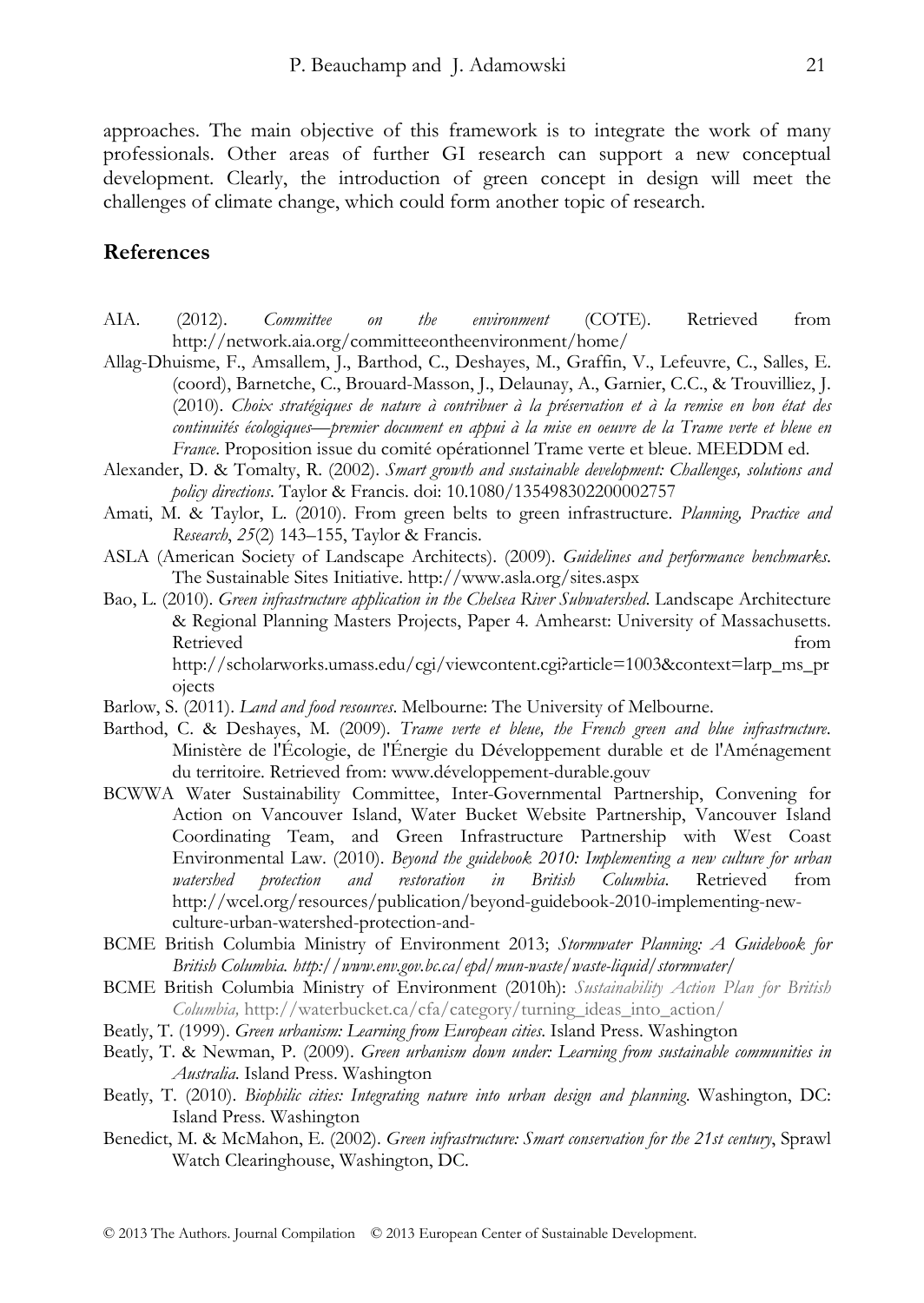- Benedict, M. & McMahon, E. (2006). *Green infrastructure: Linking landscapes and communities*. Island Press, Washington, DC
- Birch, E.L. & Wachter, S.M. (2008). *Growing greener cities: Urban sustainability in the twenty-first century*. Philadelphia: University of Pennsylvania Press.
- BREEAM (Building Research Establishment Environmental Assessment Method). (2012). *About BREEAM*. Retrieved from http://www.breeam.org/about.jsp?id=66
- British Columbia Ministry of Environment. (2005). *Stormwater planning guidebook for British Columbia*. Retrieved from

http://www.env.gov.bc.ca/epd/epdpa/mpp/stormwater/stormwater.html

- British Columbia Inter-Governmental Partnership (BCIGP). (2003). *Water balance model (WBM)*. Retrieved from http://www.waterbalance.ca
- CATS (Center for Applied Transect Studies). (2012). *Smart Code version 9.2*. The Town Paper
- Publisher. Retrieved from http://www.transect.org/codes.html
- CaGBC 2012, LEED 2009 for Neighbourhood Development with Canadian Alternative compliance Paths Paths retrieved from http://www.cagbc.org/Content/NavigationMenu/Programs/LEED/RatingSystems/N eighbourhooddevelopments/default.htm
- Chatain, M. (2005). *Infrastructures vertes et bleues: guides technique et méthodologique*. Éditeur: DIREN Rhône-Alpes. Retrieved from http://www.observationurbaine.certu.equipement.gouv.fr/infrastructures-vertes-et-bleues-a174.html
- City of Toronto. (2008). *The Toronto green development standards*. http://www.toronto.ca/planning/environment/index.htm
- CNU (Congress for New Urbanism). (2012). *Light imprint new urbanism*. Retrieved from http://www.cnu.org/node/1209
- Davies, C. (2011). *Stockton Tees green infrastructures strategy*. Retrieved from http://www.stockton.gov.uk/greeninfrastructure
- Farr, D. (2008). *Sustainable urbanism: Urban design with nature.* (Foreword by Andres Duany). Wiley, Hoboken, New Jersey
- Frumkin, H., Frank, L., & Jackson, R. (2009). *Urban sprawl and public health: Designing, planning, and building healthy communities*. Island Press, Washington, DC
- Gyurek, L. (2009). *Overview and background of LID, city of Edmonton*. The Edmonton LID Conference (September 29, 2009)
- ILFI (International Living Future Institute). (2012). *Living building challenge*. Retrieved from https://ilbi.org/lbc
- Inter-Governmental Partnership and Green Infrastructure Partnership. (2007). *Beyond the guidebook: Context for rainwater management and green infrastructure in British Columbia*. http://www.waterbucket.ca/cfa/sites/wbccfa/documents/media/403.pdf
- Hobden, D.W., Laughton, G.E., & Morgan, K.E. (2004). Green space borders: A tangible benefit? Evidence from four neighbourhoods in Surrey BC 1980–2001. *Land Use Policy*, *21*(2). http://dx.doi.org/10.1016/j.landusepol.2003.10.002
- Jeffrey, P. & Geary, M. (2004). Integrated water resources management: Lost on the road from ambition to realization? In: *WATERMAX Conference.* Beijing, November 2004.
- Jenkins, S. (2009). *Towards regenerative development*. Retrieved from www.planning.nz
- Kloss, G. (2009). *Managing wet weather with green infrastructure: Municipal handbook—Rainwater harvesting*  policies. US US EPA. Retrieved from http://www.dep.wv.gov/WWE/Programs/stormwater/MS4/guidance/handbooks/Do cuments/Rain%20water%20harvesting%20municipal%20handbook.pdf
- Lehmann, S. (2010). *The principles of green urbanism*. UNESCO chair in Sustainable Urban Development for Asia and the Pacific, Earthscan, London UK.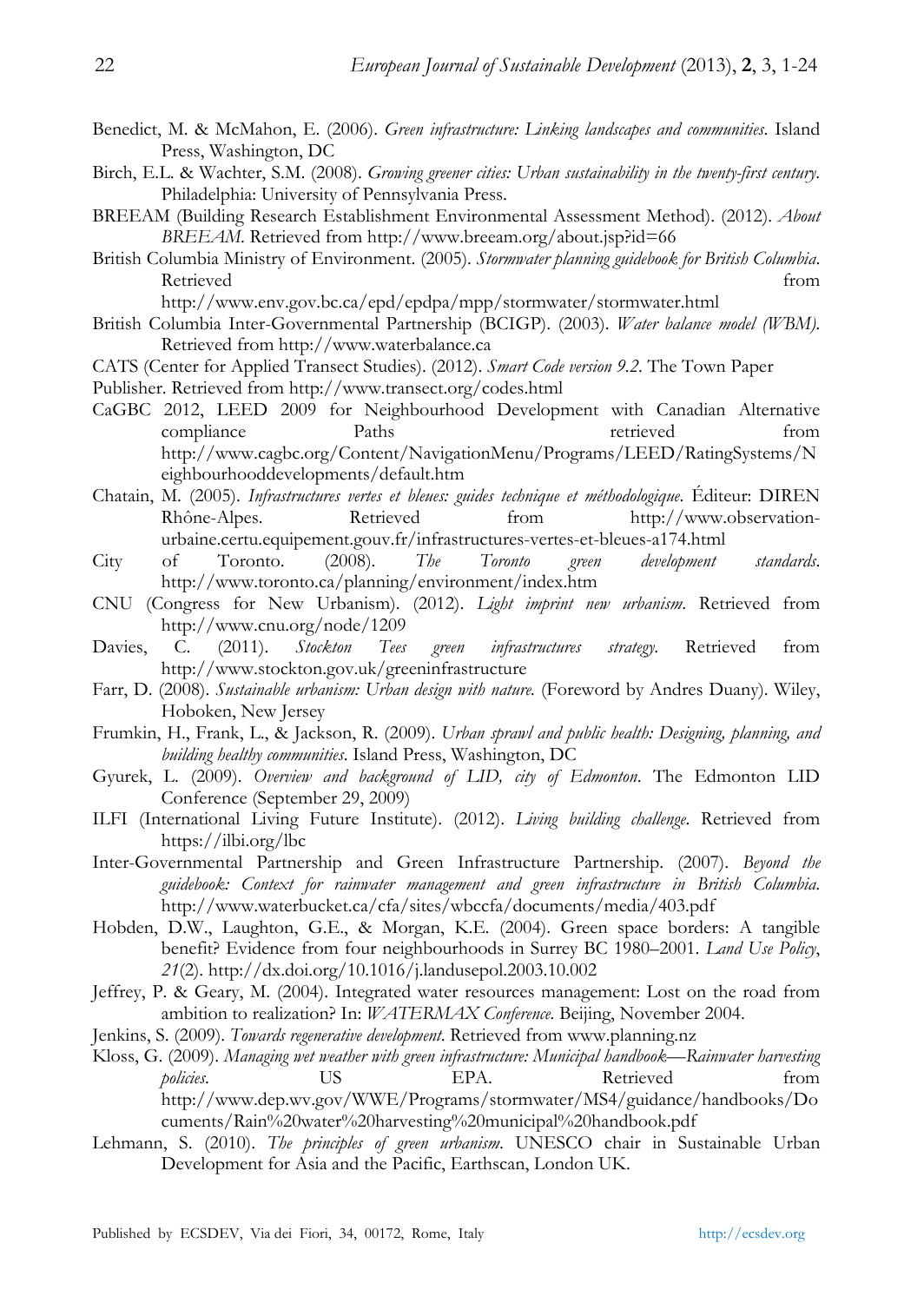- LIDC (Low Impact Development Center). (2011a). *Low Impact Development Center homepage*. Retrieved from http://www.lowimpactdevelopment.org
- LIDC (Low Impact Development Center). (2011b). *Impact Development Center's sizing tool explained.*  Retrieved from http://www.lid-stormwater.net/bioretention/bio\_sizing.htm
- Lukes & Kloss. (2009). Managing wet weather with green infrastructure: Municipal handbook— Green streets. US EPA. Retrieved from http://water.epa.gov/infrastructure/greeninfrastructure/upload/gi\_munichandbook\_gr een\_streets.pdf
- Mavsar, R. (2010). *Benefit (value) transfer method*. European Forest Institute. www.efimed.efi.int
- McDonald, L., Allen, W., Benedict, M., & O'Connor, K. (2005). Green infrastructure plan evaluation frameworks. *Journal of Conservation Planning*, *1*(1), 12–43.
- MDDEFP (Québec Ministry of Sustainable Development, Environment, Fauna and Parks) (2011) Guide de gestion des eaux pluviales, http://www.mddefp.gouv.qc.ca/eau/pluviales/guide.htm
- Mell, I.C., Roe, M., & Davies, C. (2009). Exploring the role of green infrastructure in the mitigation of climate change in the urban realm. *Climate Change: Global Risks, Challenges and Decisions*. IOP Publishing IOP Conf. Series: Earth and Environmental Science.
- Mitchell, V.G. (2006). Applying integrated urban water management concepts: A review of Australian experience. *Environmental Management*, *37*(5), 589–605. doi: 10.1007/s00267- 004-0252-1
- Lyle Center. (2013). *History of the Lyle Center.* Retrieved from http://www.csupomona.edu/~crs/history.html
- Natura 2000. (2006). *Networking program*. Retrieved from www.natura.org
- Natural England. (2009). *Green infrastructure guidance.* Natural England 2009 catalogue code: NE176, p. 7. Retrieved from www.naturalengland.org.uk
- Net-Zero Energy Home Coalition. (2012). *Net-zero energy development*. Retrieved from http://www.netzeroenergyhome.ca/
- Neumann, M. (2009). *Village at Griesbach—A case study in LEED®-ND certification*. Canada Lands Company.
- Novotny, V., Ahern, J., & Brown, P. (2010). *Water centric sustainable communities*. John Wiley & Sons.
- Olewiler, N. (2004). *The value of natural capital in settled areas of Canada*. Ducks Unlimited Canada and the Nature Conservancy of Canada.
- One Planet Living. (2012). *One Planet Living's ten principles*. Retrieved from http://www.oneplanetliving.net/what-is-one-planet-living/the-ten-principles/
- Pennsylvania Environmental Council. (2009). *Implementing green infrastructure: Developing a winning strategy to fund Philadelphia's ambitious visions*.
- Permaculture Institute. (2012). *Sustainable living, practical learning*. Retrieved from http://www.permaculture.org/nm/index.php/site/index/
- Prince George's County Maryland Department of Environmental Resources. (2008). *LID national manuals, programs and planning division (PGDER), with assistance from US*

#### *EPA*. **Retrieved from**

- http://www.co.pg.md.us/Government/AgencyIndex/DER/ESG/manuals.asp
- Randolf, J. (2004), *Environmental Land Use Planning and Management,* IslandPress, Washington
- Raoult, P. (2010). *The green and blue infrastructure in mainland France: Challenges and experiences—French environment round table*. Retrieved from www.legrenelle-environnement.fr

Riddlestone, S. 2013, What is One Planet Living, www.bioregional.com

- Ritchie, A. & Thomas, R. (2009). *Sustainable urban design: An environmental approach* (2nd ed.). Taylor & Francis.
- RMLUI. (2009). *Sustainable community development code: A code for the 21st century*.